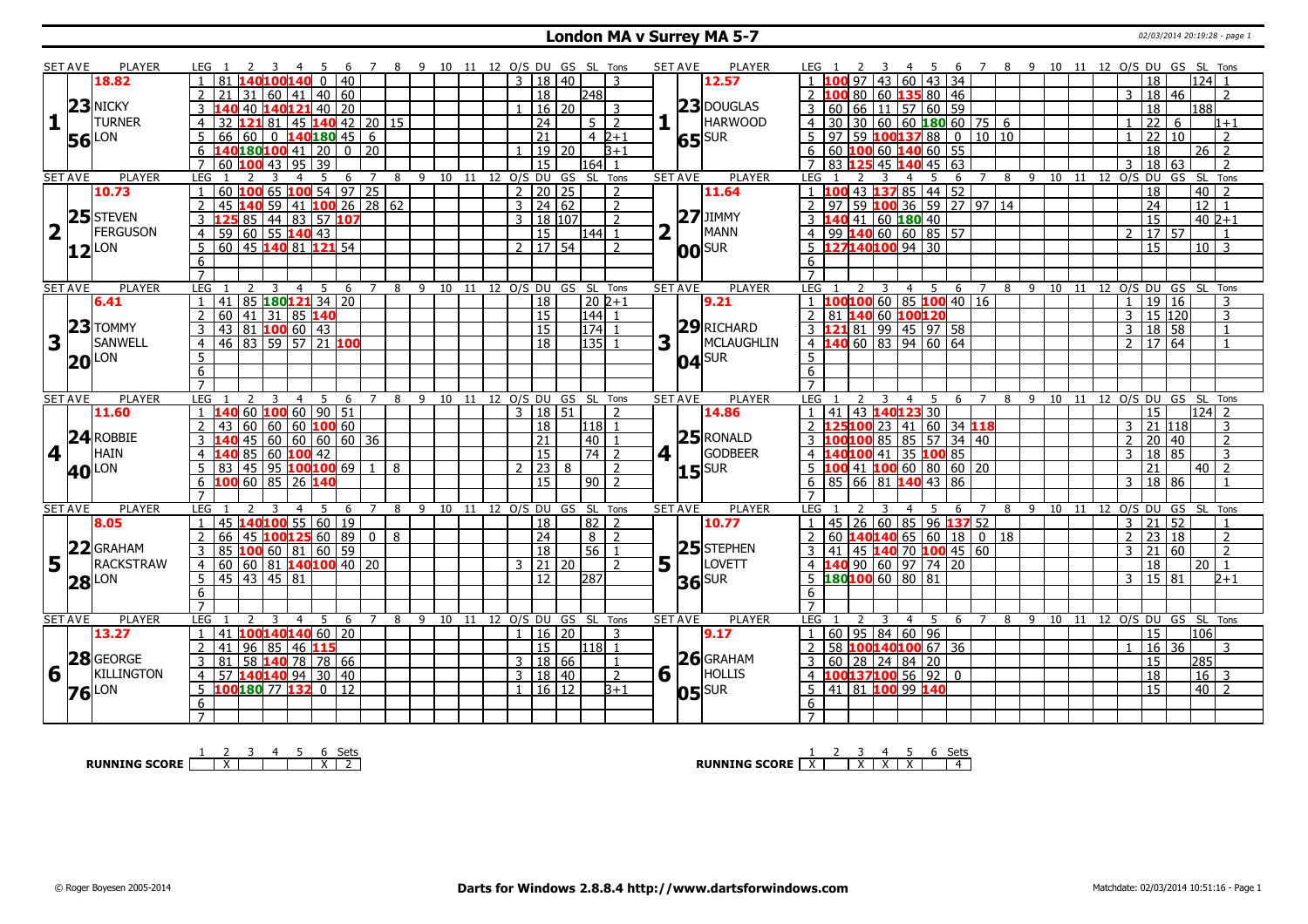#### **London MA v Surrey MA 5-7** 02/03/2014 20:19:28 - page 2

| <b>SET AVE</b><br>9.80<br>$27$ TONY     | PLAYER             | LEG <sub>1</sub><br>100100100 81 80<br>$\overline{1}$ |                                         |          | 6 7 8 9 10 11 12 O/S DU GS SL Tons |   |                   |  |              |                     |                                |                | <b>SET AVE</b> |                | <b>PLAYER</b>         | LEG 1                                                                  |                                 | - 5                |                     |      |       |                 |                                   |                                |                   | 6 7 8 9 10 11 12 O/S DU GS SL Tons |
|-----------------------------------------|--------------------|-------------------------------------------------------|-----------------------------------------|----------|------------------------------------|---|-------------------|--|--------------|---------------------|--------------------------------|----------------|----------------|----------------|-----------------------|------------------------------------------------------------------------|---------------------------------|--------------------|---------------------|------|-------|-----------------|-----------------------------------|--------------------------------|-------------------|------------------------------------|
|                                         |                    |                                                       |                                         |          |                                    |   |                   |  |              | 15                  | 40   3                         |                |                |                | 11.68                 | 59 <b>1</b>                                                            | 40128 81 55 38                  |                    |                     |      |       |                 | $\overline{3}$                    | 18 38                          |                   | $\overline{2}$                     |
|                                         |                    |                                                       | L40 81   60   45   81                   |          |                                    |   |                   |  |              | $\overline{15}$     | 94 1                           |                |                |                |                       | 35100                                                                  | 96 145 25                       |                    |                     |      |       |                 | $\overline{2}$<br>$\overline{14}$ | $\overline{25}$                |                   | 3                                  |
|                                         |                    |                                                       | 83 140 30 100                           |          |                                    |   |                   |  |              | $\overline{12}$     | $ 148 $ 2                      |                |                |                | $29$ BEN              | 85 100140 85 91                                                        |                                 |                    |                     |      |       |                 | $\mathbf{3}$                      | 15 91                          |                   | $\overline{2}$                     |
| $\overline{\mathbf{z}}$<br><b>HAMIT</b> |                    | $\overline{4}$                                        | 100 58 100 100 81 42 10                 |          |                                    |   |                   |  |              | $\overline{21}$     | $10\overline{3}$               |                |                | $\mathbf{L}$   | <b>BURTON</b>         | 60 100 45 180 60 16 40<br>4                                            |                                 |                    |                     |      |       |                 | $\overline{2}$                    | $20 \mid 40$                   |                   | $2+1$                              |
| LON                                     |                    | 5                                                     |                                         |          |                                    |   |                   |  |              |                     |                                |                |                |                | $91$ $SUR$            | 5                                                                      |                                 |                    |                     |      |       |                 |                                   |                                |                   |                                    |
| 17                                      |                    | 6                                                     |                                         |          |                                    |   |                   |  |              |                     |                                |                |                |                |                       | 6                                                                      |                                 |                    |                     |      |       |                 |                                   |                                |                   |                                    |
|                                         |                    | $\overline{7}$                                        |                                         |          |                                    |   |                   |  |              |                     |                                |                |                |                |                       | $\overline{7}$                                                         |                                 |                    |                     |      |       |                 |                                   |                                |                   |                                    |
| <b>SET AVE</b>                          | <b>PLAYER</b>      | LEG<br>$\mathcal{P}$                                  | $\overline{4}$                          | 5<br>-6  | $\overline{7}$                     | 8 |                   |  |              |                     | 9 10 11 12 O/S DU GS SL Tons   |                | <b>SET AVE</b> |                | <b>PLAYER</b>         | LEG                                                                    | 3<br>4                          | -5<br>6            | $\overline{7}$      |      |       |                 |                                   | 8 9 10 11 12 0/S DU GS SL Tons |                   |                                    |
| 18.59                                   |                    | $\overline{1}$<br>55                                  | 100 60 139 131 16                       |          |                                    |   |                   |  |              | $\sqrt{2}$ 17   16  |                                | 3              |                |                | 12.50                 | 100                                                                    | $\overline{57}$ 121 53 94       |                    |                     |      |       |                 | 15                                |                                | $\overline{76}$   | $\overline{2}$                     |
|                                         |                    | 2125                                                  | $41 \, 140 \, 66 \, 143 \, 123 \, 63$   |          |                                    |   |                   |  |              | $2 \mid 20 \mid 63$ |                                | $\overline{2}$ |                |                |                       | 46<br>82<br>$\mathcal{L}$                                              | 39 44 57 131 54                 |                    |                     |      |       |                 | $\overline{21}$                   |                                | $\overline{48}$ 1 |                                    |
| $25$ <sup>IAN</sup>                     |                    | $\mathcal{E}$                                         | 45 <b>100</b> 41 60 45 60 <b>100</b>    |          |                                    |   |                   |  |              | $\overline{21}$     | $50$   2                       |                |                |                | $24$ <b>KURTIS</b>    | 43<br>3<br>40                                                          | 44 87 30 83 74                  |                    |                     |      |       |                 | 3<br>21                           | 74                             |                   |                                    |
| 8                                       | <b>GALLAGHER</b>   | 4 100100 40 100 41 88 32                              |                                         |          |                                    |   |                   |  |              | $2 \mid 20 \mid 32$ |                                | 3              |                |                | $8\sqrt{1}$ ATKINS    | $4 \mid 81$<br>45                                                      | 44 48 35 40 140                 |                    |                     |      |       |                 | $\overline{21}$                   |                                | $68$   1          |                                    |
| LON                                     |                    | 5 22 66 66 41 <b>100 140</b> 34                       |                                         |          |                                    |   |                   |  |              | $\overline{21}$     | $32$   2                       |                |                |                |                       | 58<br>100                                                              | 45 100138 40 20                 |                    |                     |      |       |                 | 2                                 | 20 20                          |                   | 3                                  |
| 06                                      |                    | 6                                                     | $43 \mid 45 \mid 85$ 140 46             |          |                                    |   |                   |  |              | 15                  | 142 1                          |                |                |                | $19$ SUR              | 55<br>80                                                               | 58 98 145 65                    |                    |                     |      |       |                 | 3                                 | 18 65                          |                   |                                    |
|                                         |                    | $\overline{7}$                                        |                                         |          |                                    |   |                   |  |              | $\sqrt{17}$ 56      |                                |                |                |                |                       | 60                                                                     |                                 |                    |                     |      |       |                 | 15                                |                                |                   |                                    |
|                                         | <b>PLAYER</b>      |                                                       | 40 100 41 60 104 56                     |          |                                    |   | 9 10 11 12 O/S DU |  |              |                     |                                | 3              | <b>SET AVE</b> |                |                       | 41                                                                     | 60 135 59                       |                    |                     | $-9$ |       |                 |                                   | 10 11 12 0/S DU GS             | 146 I1<br>SL Tons |                                    |
| <b>SET AVE</b><br>6.40                  |                    | LEG<br>$\mathbf{1}$                                   | 45 45 54 100 61 44 60 80 12             | 6<br>5   | $\overline{7}$                     | 8 |                   |  | $\mathbf{1}$ | GS<br>25 12         |                                | SL Tons        |                |                | <b>PLAYER</b><br>4.00 | <b>LEG</b><br>22                                                       | 4<br>$36 60 60 60 62$ 100 41 40 | -5<br>6            | 8<br>7              |      |       |                 | 27                                |                                | $\overline{20}$   |                                    |
|                                         |                    | 2                                                     | 98   60   85   65   60   78             |          |                                    |   |                   |  |              | $3 \mid 21 \mid 78$ |                                |                |                |                |                       |                                                                        | $60$ 38 45 7                    | 60                 |                     |      |       |                 | 18                                |                                | $\overline{191}$  |                                    |
| $23$ JASON                              |                    |                                                       |                                         |          |                                    |   |                   |  |              |                     |                                |                |                |                | $18$ DAVE             | $3 \overline{100} 21 \overline{60} 59 \overline{100} 45 \overline{28}$ |                                 |                    |                     |      |       |                 | 21                                |                                | $\overline{88}$   | $\overline{2}$                     |
|                                         | GALLAGHER          | 3 $100100$ 80 $100$ 43 58 20                          |                                         |          |                                    |   |                   |  |              | 2   20   20         |                                | 3              |                |                | ASKEW                 | 60 45 45 60 60 81                                                      |                                 |                    |                     |      |       |                 |                                   |                                |                   |                                    |
| 9                                       |                    | $4   60   100   30   60   140   71   40$              |                                         |          |                                    |   |                   |  |              | $1 \mid 19 \mid 40$ |                                | $\overline{2}$ | 9              | -11            |                       | $\overline{4}$                                                         |                                 |                    |                     |      |       |                 | 18                                |                                | 150               |                                    |
| <b>58</b> LON                           |                    | 5 <sup>5</sup>                                        |                                         |          |                                    |   |                   |  |              |                     |                                |                |                |                | $51$ SUR              | 5                                                                      |                                 |                    |                     |      |       |                 |                                   |                                |                   |                                    |
|                                         |                    | 6 <sup>7</sup>                                        |                                         |          |                                    |   |                   |  |              |                     |                                |                |                |                |                       | 6                                                                      |                                 |                    |                     |      |       |                 |                                   |                                |                   |                                    |
|                                         |                    | $\overline{7}$                                        |                                         |          |                                    |   |                   |  |              |                     |                                |                |                |                |                       | $\overline{7}$                                                         |                                 |                    |                     |      |       |                 |                                   |                                |                   |                                    |
| <b>SET AVE</b>                          | <b>PLAYER</b>      | <b>LEG</b>                                            | $\overline{4}$                          | 5<br>- 6 | $\overline{7}$                     |   |                   |  |              |                     | 8 9 10 11 12 O/S DU GS SL Tons |                | <b>SET AVE</b> |                | <b>PLAYER</b>         | LEG 1                                                                  | $\overline{4}$                  | 5<br>-6            | $\overline{7}$<br>8 | - 9  | 10 11 |                 |                                   | 12 O/S DU GS SL Tons           |                   |                                    |
| 11.06                                   |                    | $1 \mid 70 \mid 60 \mid 85 \mid 60$ 100 86 40         |                                         |          |                                    |   |                   |  |              | $1 \mid 19 \mid 40$ |                                |                |                |                | 13.10                 | 60 125 81 50 28 85                                                     |                                 |                    |                     |      |       |                 | 18                                |                                | 72                |                                    |
| $23$ DAVID                              |                    | $\overline{2}$                                        | <b>25</b> 40   81   81   42             |          |                                    |   |                   |  |              | 18                  | 102 1                          |                |                |                | $23$ GARY             | 45                                                                     | 60 83 81 140 80 12              |                    |                     |      |       |                 |                                   | 19 12                          |                   |                                    |
|                                         |                    | 3<br>60                                               | 60   45   46   41   26   53 <b>134</b>  |          |                                    |   |                   |  |              | 24                  | $\overline{36}$                |                |                |                |                       |                                                                        | $100140$ 95 26 10 10            |                    |                     |      |       |                 | 22                                | $\overline{10}$                |                   | $\overline{2}$                     |
| 10 L                                    | <b>ETHERINGTON</b> | $\overline{4}$<br>55                                  | 100121100105 20                         |          |                                    |   |                   |  |              | 2   17   20         |                                | $\overline{4}$ | LO I           |                | <b>CREAMER</b>        | $\overline{4}$                                                         | $60$ 60 100 27 74               |                    |                     |      |       |                 | 18                                |                                | 40                | $\overline{z}$                     |
| $20$ <sup>LON</sup>                     |                    | 5   45   95   121   60   60   60   60                 |                                         |          |                                    |   |                   |  |              | $3 \ 21 \ 60$       |                                | $\overline{1}$ |                |                | 63 <sup>SUR</sup>     | 60<br>.5<br>81                                                         | 60 140 41 79                    |                    |                     |      |       |                 | 18                                |                                | 40                | $\mathbf{1}$                       |
|                                         |                    | $6$ 60 100 60 60 57 96 36 16                          |                                         |          |                                    |   |                   |  |              | $\overline{24}$     | $16$   1                       |                |                |                |                       | 6 <b>100 100</b> 31 62 44 60 72 0 32                                   |                                 |                    |                     |      |       |                 | $\overline{27}$<br>$\mathbf{3}$   | $\overline{32}$                |                   | $\overline{\phantom{0}}$           |
|                                         |                    | 7 60 60 <b>100</b> 60 43 84 82                        |                                         |          |                                    |   |                   |  |              | $\overline{21}$     | $\overline{12}$                |                |                |                |                       | 7 <sub>1</sub><br>81<br>100                                            | 60                              | $ 43\rangle$<br>62 | 30                  |      |       |                 | $\overline{20}$<br>2              | $\overline{30}$                |                   | 2                                  |
| <b>SET AVE</b>                          | <b>PLAYER</b>      | <b>LEG</b>                                            |                                         | 5<br>6   | $\overline{7}$                     | 8 |                   |  |              |                     | 9 10 11 12 0/S DU GS SL Tons   |                | <b>SET AVE</b> |                | <b>PLAYER</b>         | <b>LEG</b>                                                             |                                 | 6                  | $\overline{7}$<br>8 | 9    |       | 10 11 12 O/S DU |                                   | GS SL                          |                   | Tons                               |
| 8.05                                    |                    | $\overline{1}$                                        | 81   70   85   60   60   81   64        |          |                                    |   |                   |  |              | 3   21   64         |                                |                |                |                | 15.74                 |                                                                        | 38 100 45 85 100 9              |                    |                     |      |       |                 | 21                                |                                | $\overline{24}$   | -3                                 |
|                                         |                    | $\overline{2}$<br>95                                  | 43   60 <b>125100</b> 38                |          | $\Omega$                           |   |                   |  |              | $\overline{21}$     | 40   2                         |                |                |                |                       | $\mathcal{L}$<br>l 60                                                  | 22 100 60 41 140 78             |                    |                     |      |       |                 | 21 <br>3                          | $\overline{78}$                |                   | $\overline{\phantom{0}}$           |
| $24$ MATT                               |                    | $3\,100$                                              | 60   41 $\frac{100}{92}$   38           |          |                                    |   |                   |  |              | $\sqrt{18}$         | 70 2                           |                |                |                | $24$ TONY             |                                                                        | 85 26 140100 34 16              |                    |                     |      |       |                 | 2                                 | 20 16                          |                   | $\overline{3}$                     |
| 11<br>WINZAR                            |                    | 97                                                    | 60 60 85 85 58 56                       |          |                                    |   |                   |  |              | $2 \mid 20 \mid 56$ |                                |                |                | 111            | HAMMOND               | $\overline{4}$<br>60                                                   | 60 100140 41 90                 |                    |                     |      |       |                 | 18                                |                                | $\sqrt{2}$<br>10  |                                    |
| $10$ $\text{LON}$                       |                    | 5<br>99                                               | 66   28   60   82   45                  |          |                                    |   |                   |  |              | $\overline{18}$     | 121                            |                |                |                | $36$ SUR              | 36<br>40                                                               | 140 40 99 114 32                |                    |                     |      |       |                 | $\overline{2}$                    | 20 32                          |                   | $\overline{\phantom{a}}$           |
|                                         |                    | 6                                                     | 30 83 70 96 82                          |          |                                    |   |                   |  |              | 3   18   82         |                                | $\mathbf{1}$   |                |                |                       | 60 95 41 60 85<br>6                                                    |                                 |                    |                     |      |       |                 | 15                                |                                | 160               |                                    |
|                                         |                    | $\overline{7}$<br>60                                  | 45   41 <b>140 100</b> 68               |          |                                    |   |                   |  |              | 18                  | $47$   2                       |                |                |                |                       | 00100                                                                  | 85<br>R1                        | $25 \mid 94$       | 16                  |      |       |                 | 21<br>3                           | 16                             |                   |                                    |
| <b>SET AVE</b>                          | <b>PLAYER</b>      | <b>LEG</b>                                            |                                         | 6        | $\overline{7}$                     | 8 |                   |  |              |                     | 9 10 11 12 0/S DU GS SL Tons   |                | <b>SET AVE</b> |                | <b>PLAYER</b>         | <b>LEG</b>                                                             | $\overline{4}$                  | 5<br>6             | $\overline{7}$<br>8 | 9    | 10    |                 |                                   | 11 12 0/S DU GS SL Tons        |                   |                                    |
| 9.54                                    |                    | $\overline{1}$                                        | 59 140 58 80 24                         |          |                                    |   |                   |  |              | 2 17 24             |                                | 2              |                |                | 7.22                  | 100100                                                                 | 80 57 40                        |                    |                     |      |       |                 | 15                                |                                | 124               |                                    |
|                                         |                    | 2 I<br>40                                             | 58 <b>100</b> 43 60 115 85              |          |                                    |   |                   |  |              | 3 21 85             |                                | $\overline{z}$ |                |                |                       |                                                                        | 46 42 66 96 93 38               |                    |                     |      |       |                 | 21                                |                                | 20                | $\overline{1}$                     |
| 28<br>LEWIS                             |                    | 3 I                                                   | 96   96   <mark>139</mark> 96   58   16 |          |                                    |   |                   |  |              | 2   17   16         |                                | $\mathbf{1}$   |                |                | $24$ ROBIN            | $3 \mid 47 \mid 81 \mid 46$ 121 39                                     |                                 |                    |                     |      |       |                 | 15                                |                                | $167$ 1           |                                    |
| $12^{\circ}$<br><b>VENES</b>            |                    | 4 140 97 180 52 32                                    |                                         |          |                                    |   |                   |  |              | $3 \mid 15 \mid 32$ |                                | $2 + 1$        |                | 2 <sub>1</sub> | HATHAWAY              | 4 60 26 45 121180                                                      |                                 |                    |                     |      |       |                 | 15                                |                                | $692+1$           |                                    |
| LON<br>63                               |                    | 5 <sup>1</sup>                                        |                                         |          |                                    |   |                   |  |              |                     |                                |                |                |                | $61$ SUR              | 5                                                                      |                                 |                    |                     |      |       |                 |                                   |                                |                   |                                    |
|                                         |                    | 6                                                     |                                         |          |                                    |   |                   |  |              |                     |                                |                |                |                |                       | 6                                                                      |                                 |                    |                     |      |       |                 |                                   |                                |                   |                                    |
|                                         |                    | $\overline{7}$                                        |                                         |          |                                    |   |                   |  |              |                     |                                |                |                |                |                       |                                                                        |                                 |                    |                     |      |       |                 |                                   |                                |                   |                                    |

| ^÷                                                | 10<br>⊆ot<br>ノーー                              |
|---------------------------------------------------|-----------------------------------------------|
| <b>RUNNING SCORE</b>                              | <b>RUNNING SCORE</b>                          |
| 28.76<br>.<br>OP:<br>. M<br>Londo<br><b>utvii</b> | i OP<br>29.91<br><i>.</i> MA<br>Dom<br>Burton |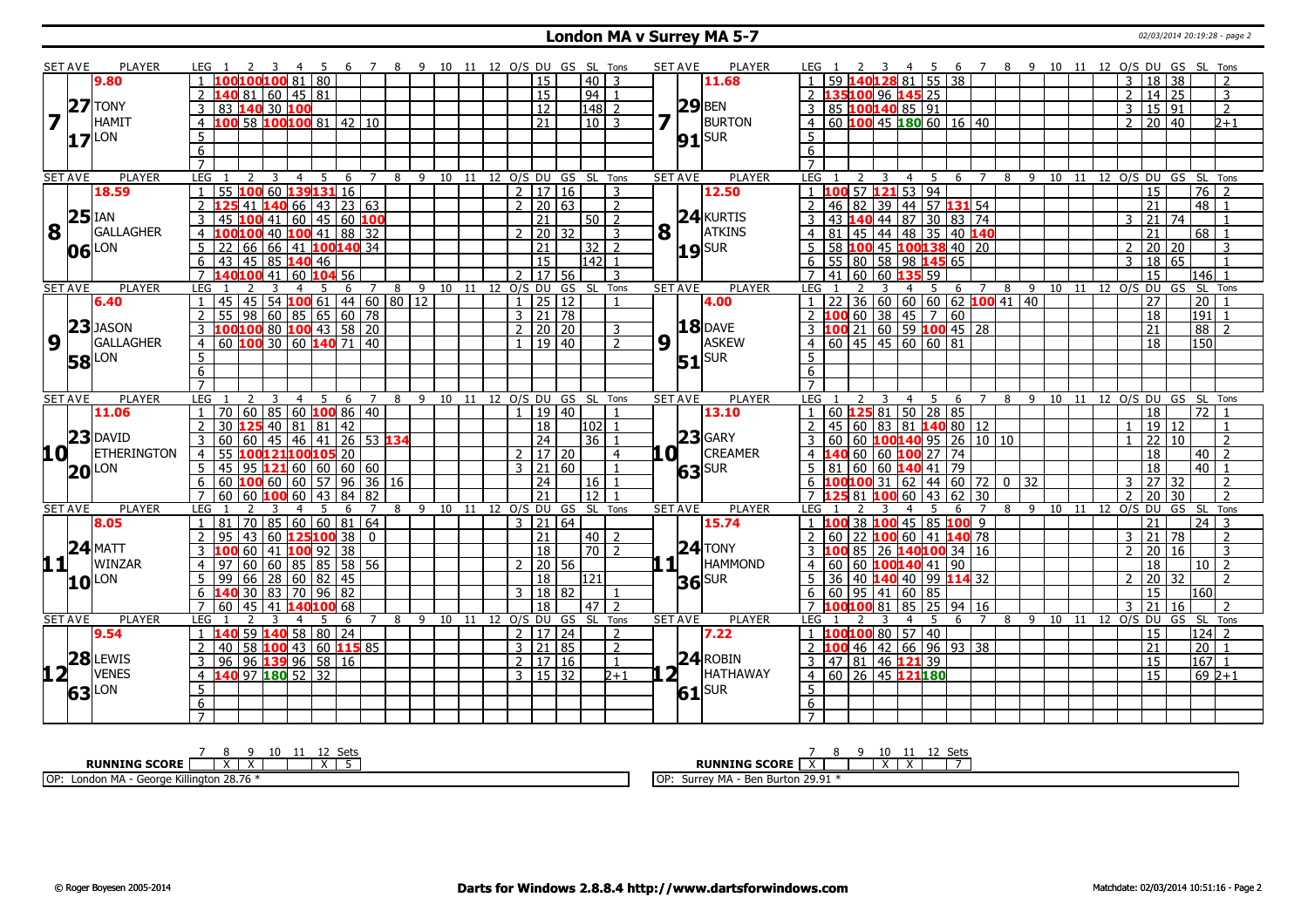## **London MA**

## **Surrey MA**

| <b>PLAYER</b>           |    | W/Liwonilost! | <b>AVE</b> | <b>TAVE</b> | <b>POINTS DARTS TONS TON+1180</b> |      |    |      | <b>TONS</b> | <b>IPLAYER</b>            |    | W/L WON LOST | <b>AVE</b> |       | <b>TAVE POINTS DARTS TONS TON+ 180</b> |      |      |    | <b>TONS</b> |
|-------------------------|----|---------------|------------|-------------|-----------------------------------|------|----|------|-------------|---------------------------|----|--------------|------------|-------|----------------------------------------|------|------|----|-------------|
| <b>Nicky Turner</b>     |    |               | 23.56      | 18.82       | 3086                              | 131  |    |      | $14 + 2$    | Douglas Harwood           |    |              | 23.65      | 12.57 | 3169                                   | 134  |      |    | $10 + 1$    |
| Steven Ferauson         |    |               | 25.12      | 10.73       | 2361                              | 94   |    |      | $9 + 0$     | Jimmy Mann                |    |              | 27.00      | 11.64 | 2403                                   | 89   |      |    | $9 + 1$     |
| <b>Tommy Sanwell</b>    |    |               | 23.20      | 6.41        | 1531                              | 66 l |    |      | $5 + 1$     | <b>Richard McLaughlin</b> |    |              | 29.04      | 9.21  | 2004                                   | 69   |      |    | $8 + 0$     |
| <b>Robbie Hain</b>      |    |               | 24.40      | 11.60       | 2684                              | 110  |    |      | $10 + 0$    | Ronald Godbeer            |    |              | 25.15      | 14.86 | 2842                                   | 113  | 10 I |    | $13 + 0$    |
| <b>Graham Rackstraw</b> |    |               | 22.28      | 8.05        | 2072                              | 93   |    |      | $7 + C$     | <b>Stephen Lovett</b>     |    |              | 25.36      | 10.77 | 2485                                   | 98   |      |    | $8 + 1$     |
| George Killington       |    |               | 28.76      | 13.27       | 2387                              | 83   |    |      | $10 + 1$    | Graham Hollis             |    |              | 26.05      | 9.17  | 2058                                   | 79   |      |    | $8 + 0$     |
| <b>Tony Hamit</b>       |    |               |            | 9.80        | 1712                              | 63   |    |      | $9 + 0$     | <b>Ben Burton</b>         |    |              | 29.91      | 11.68 | 2004                                   | 67   |      |    | $9 + 1$     |
| <b>Ian Gallagher</b>    |    |               | 25.06      | 18.59       | 3283                              | 131  |    |      | $16+$       | <b>Kurtis Atkins</b>      |    |              | 24.19      | 12.50 | 3169                                   | 131  |      |    | $10 + 0$    |
| <b>Jason Gallagher</b>  |    |               | 23.58      | 6.40        | 2004                              | 85   |    |      | $6 + C$     | <b>Dave Askew</b>         |    |              | 18.5       | 4.00  | 1555                                   | 84   |      |    | $4 + 0$     |
| David Etherington       |    |               | 23.20      | 1.06        | 3341                              | 144  | 10 |      | $10 + 0$    | Garv Creamer              |    |              | 23.63      | 13.10 | 3355                                   | 142  |      |    | $11+0$      |
| <b>Matt Winzar</b>      |    |               | 24.10      | 8.05        | 3229                              | 134  |    |      | $7 + 0$     | <b>Tony Hammond</b>       |    |              | 24.36      | 15.74 | 3313                                   | 136  | 10   |    | 14+0        |
| <b>Lewis Venes</b>      |    |               | 28.63      | 9.54        | 2004                              | 70 l |    |      | $7+$        | <b>Robin Hathawav</b>     |    |              | 24.61      | 7.22  | 1624                                   | 66   |      |    | $6 + 1$     |
| <b>TOTALS</b>           | 32 | 33            | 24.66      |             | 29694                             | 1204 |    | 34 I | $110 + 5$   | <b>TOTALS</b>             | 33 | 32           | 24.82      |       | 29981                                  | 1208 | 75.  | 30 | $110 + 5$   |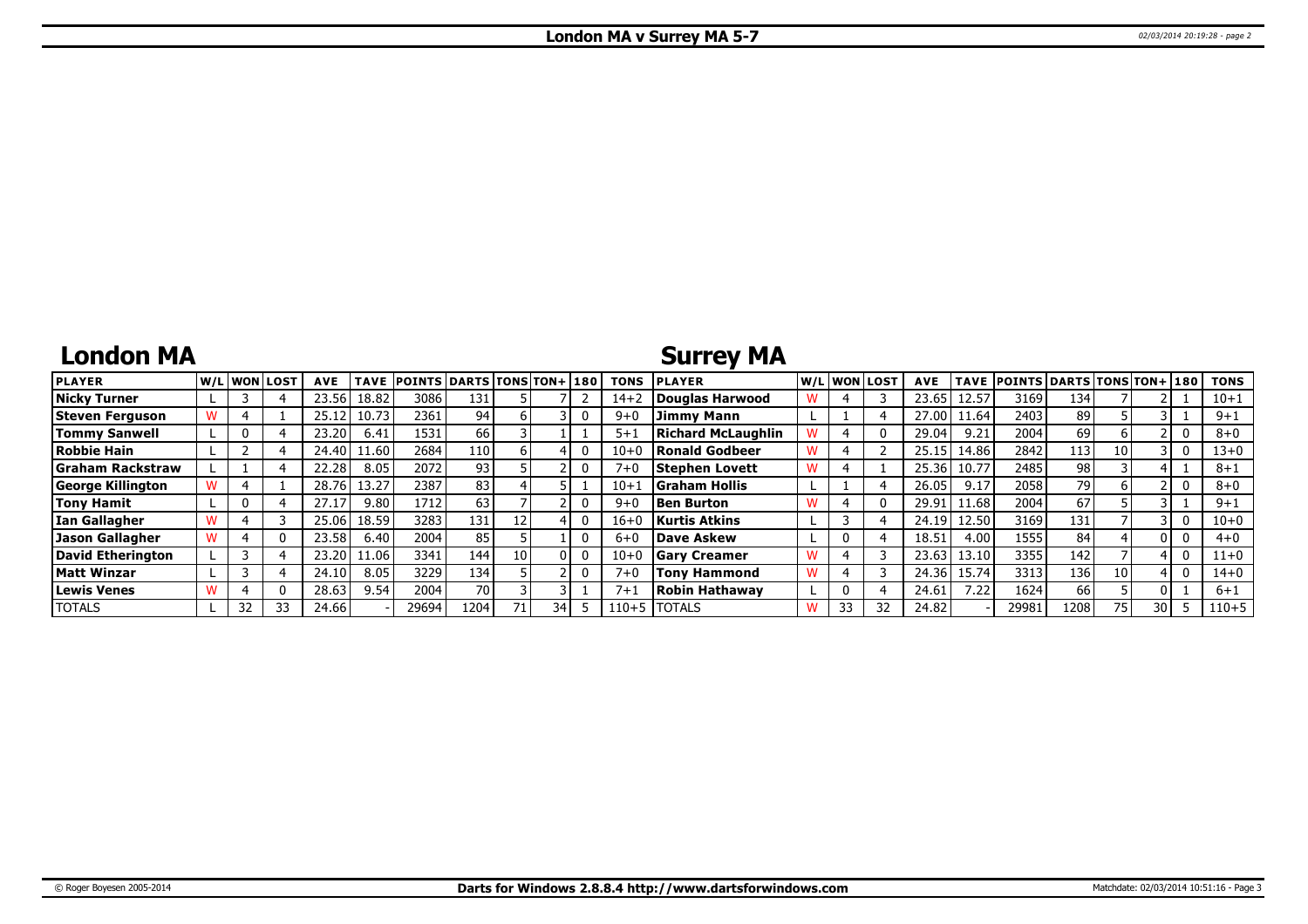#### **London WA v Surrey WA 4-2** 02/03/2014 20:19:48 - page 1

|                         | SET AVE         | <b>PLAYER</b>       | LEG 1               |                                                     |                                                                               |                                  |                |         |     |   |                |  |  |                      | 4 5 6 7 8 9 10 11 12 O/S DU GS SL Tons |                |   | SET AVE               | PLAYER              | LEG 1                             |   |                |                |                  |                                 |                                                                       |                                                                                   |     |                                |  | 4 5 6 7 8 9 10 11 12 O/S DU GS SL Tons |                 |                          |                            |                    |                          |
|-------------------------|-----------------|---------------------|---------------------|-----------------------------------------------------|-------------------------------------------------------------------------------|----------------------------------|----------------|---------|-----|---|----------------|--|--|----------------------|----------------------------------------|----------------|---|-----------------------|---------------------|-----------------------------------|---|----------------|----------------|------------------|---------------------------------|-----------------------------------------------------------------------|-----------------------------------------------------------------------------------|-----|--------------------------------|--|----------------------------------------|-----------------|--------------------------|----------------------------|--------------------|--------------------------|
|                         |                 | 5.44                |                     | 60 60 100 60 76 85 20 40                            |                                                                               |                                  |                |         |     |   |                |  |  | $1 \mid 22 \mid 40$  |                                        |                |   |                       | 2.00                |                                   |   |                |                |                  |                                 |                                                                       | 36 100 81 85 29 13 95                                                             |     |                                |  |                                        | 24              |                          |                            | $\overline{32}$    |                          |
|                         |                 |                     |                     | 26                                                  | $100$ 85   45   68 $100$ 57   15   5                                          |                                  |                |         |     |   |                |  |  | 3   27   5           |                                        | 2              |   |                       |                     | 2 <sup>1</sup>                    |   |                |                |                  |                                 |                                                                       | 36 66 81 60 60 55 35 81                                                           |     |                                |  |                                        | $\overline{24}$ |                          | 27                         |                    |                          |
|                         |                 | 22 HAYLEY           | 3                   | 60 43 123 121 60 78 16                              |                                                                               |                                  |                |         |     |   |                |  |  | 19   16              |                                        | $\mathcal{P}$  |   |                       | $19$ SHARON         |                                   |   |                |                |                  |                                 | $3 \overline{100} 36 \overline{26} 60 \overline{66} 60 \overline{45}$ |                                                                                   |     |                                |  |                                        | 21              |                          |                            | 108                |                          |
| $\mathbf{1}$            |                 | <b>PLUME</b>        | $\overline{4}$      |                                                     |                                                                               |                                  |                |         |     |   |                |  |  |                      |                                        |                |   |                       | <b>CULLIP</b>       | $\overline{4}$                    |   |                |                |                  |                                 |                                                                       |                                                                                   |     |                                |  |                                        |                 |                          |                            |                    |                          |
|                         |                 | $10^{\text{LON}}$   | 5 <sub>5</sub>      |                                                     |                                                                               |                                  |                |         |     |   |                |  |  |                      |                                        |                |   |                       |                     | $\overline{5}$                    |   |                |                |                  |                                 |                                                                       |                                                                                   |     |                                |  |                                        |                 |                          |                            |                    |                          |
|                         |                 |                     | $\overline{6}$      |                                                     |                                                                               |                                  |                |         |     |   |                |  |  |                      |                                        |                |   |                       | $36$ SUR            | 6                                 |   |                |                |                  |                                 |                                                                       |                                                                                   |     |                                |  |                                        |                 |                          |                            |                    |                          |
|                         |                 |                     | $\overline{7}$      |                                                     |                                                                               |                                  |                |         |     |   |                |  |  |                      |                                        |                |   |                       |                     | $\overline{7}$                    |   |                |                |                  |                                 |                                                                       |                                                                                   |     |                                |  |                                        |                 |                          |                            |                    |                          |
|                         | <b>SET AVE</b>  | <b>PLAYER</b>       | LEG                 |                                                     | 2<br>3                                                                        |                                  | $\overline{4}$ | -5      | 6 7 |   |                |  |  |                      | 8 9 10 11 12 0/S DU GS SL Tons         |                |   | <b>SET AVE</b>        | <b>PLAYER</b>       | <b>LEG</b>                        | 2 | 3              | $\overline{4}$ | - 5              | - 6                             | $\overline{7}$                                                        |                                                                                   |     | 8 9 10 11 12 0/S DU GS SL Tons |  |                                        |                 |                          |                            |                    |                          |
|                         |                 | 1.00                | $\mathbf{1}$        | 60                                                  | 60   60   60 <mark>100</mark> 60   66                                         |                                  |                |         |     |   |                |  |  | 21                   | 35                                     |                |   |                       | 7.01                | $\overline{1}$                    |   |                |                |                  |                                 | 43   83   38   83   60 <b>140</b> 54                                  |                                                                                   |     |                                |  | $\overline{3}$                         | $ 21\rangle$    | $\overline{54}$          |                            |                    |                          |
|                         |                 |                     | $\overline{2}$      | $60 \ 60 \ 60 \ 85 \ 60$                            |                                                                               |                                  |                |         |     |   |                |  |  | $\overline{15}$      | 176                                    |                |   |                       |                     |                                   |   |                |                |                  | 2 121 95 140 58 47 40           |                                                                       |                                                                                   |     |                                |  | 3                                      |                 | 18 40                    |                            |                    | $\overline{\phantom{a}}$ |
|                         |                 | $20$ TAMMY          | $\mathbf{3}$        | $60$ 32 60 60 60 21 60 60                           |                                                                               |                                  |                |         |     |   |                |  |  | $\sqrt{24}$          | 88                                     |                |   |                       | $23$ Tricia         |                                   |   |                |                |                  |                                 |                                                                       | 3 100 28 100 26 100 57 50 40                                                      |     |                                |  | $\mathcal{E}$                          |                 | 24 40                    |                            |                    | 3                        |
| $\overline{\mathbf{2}}$ | $\mathbf{L}$    | MACKENZIE           | $\overline{4}$      |                                                     |                                                                               |                                  |                |         |     |   |                |  |  |                      |                                        |                |   |                       | <b>WRIGHT</b>       | $\overline{4}$                    |   |                |                |                  |                                 |                                                                       |                                                                                   |     |                                |  |                                        |                 |                          |                            |                    |                          |
|                         |                 |                     | $\overline{5}$      |                                                     |                                                                               |                                  |                |         |     |   |                |  |  |                      |                                        |                |   |                       |                     | $\overline{5}$                    |   |                |                |                  |                                 |                                                                       |                                                                                   |     |                                |  |                                        |                 |                          |                            |                    |                          |
|                         |                 | $07$ $\text{LON}$   |                     |                                                     |                                                                               |                                  |                |         |     |   |                |  |  |                      |                                        |                |   |                       | $86$ SUR            |                                   |   |                |                |                  |                                 |                                                                       |                                                                                   |     |                                |  |                                        |                 |                          |                            |                    |                          |
|                         |                 |                     | 6                   |                                                     |                                                                               |                                  |                |         |     |   |                |  |  |                      |                                        |                |   |                       |                     | 6                                 |   |                |                |                  |                                 |                                                                       |                                                                                   |     |                                |  |                                        |                 |                          |                            |                    |                          |
|                         |                 |                     | $\overline{7}$      |                                                     |                                                                               |                                  |                |         |     |   |                |  |  |                      |                                        |                |   |                       |                     |                                   |   |                |                |                  |                                 |                                                                       |                                                                                   |     |                                |  |                                        |                 |                          |                            |                    |                          |
|                         | <b>SET AVE</b>  | <b>PLAYER</b>       | LEG                 |                                                     |                                                                               | $\overline{3}$<br>$\overline{4}$ |                | 5       |     |   |                |  |  |                      | 6 7 8 9 10 11 12 0/S DU GS SL Tons     |                |   | <b>SET AVE</b>        | <b>PLAYER</b>       | LEG                               |   | 3              |                | $4 \overline{5}$ |                                 | $6\overline{7}$                                                       |                                                                                   |     | 8 9 10 11 12 0/S DU GS SL Tons |  |                                        |                 |                          |                            |                    |                          |
|                         |                 | 1.00                |                     | $60$ 55 41 81 66 60                                 |                                                                               |                                  |                |         |     |   |                |  |  | $\overline{18}$      | 138                                    |                |   |                       | 5.29                |                                   |   |                |                |                  |                                 | 45 85 60 125 55 45 86                                                 |                                                                                   |     |                                |  | 2                                      |                 | 20 86                    |                            |                    |                          |
|                         | $17$ DEB        |                     |                     | 30                                                  | 60 <b>100</b> 22   99   26   96   35   9   24                                 |                                  |                |         |     |   |                |  |  | $3 \mid 30 \mid 24$  |                                        |                |   |                       |                     | 2                                 |   |                |                |                  |                                 |                                                                       | 36 37 30 41 140 85 43 43 28                                                       |     |                                |  |                                        | $\overline{27}$ |                          |                            | $18$   1           |                          |
|                         |                 |                     | 3                   | 41                                                  | $5 \mid 41 \mid 81 \mid 60 \mid 50$                                           |                                  |                |         |     |   |                |  |  | <b>18</b>            | 223                                    |                |   |                       | $22$ APYLEE         |                                   |   |                |                |                  |                                 | <u>3 81 60 60 70 140 86 4</u><br>4 55 81 45 60 95 41 124              |                                                                                   |     |                                |  | 3 <sup>1</sup>                         | $\overline{21}$ | $\overline{4}$           |                            |                    | $\mathbf{1}$             |
| 3                       | $\mathbf{1}$    | <b>WATLING</b>      | $\overline{4}$      | 41                                                  | $\boxed{60}$ $\boxed{14}$ $\boxed{85}$ $\boxed{41}$ $\boxed{60}$ $\boxed{81}$ |                                  |                |         |     |   |                |  |  | 21                   | 119                                    |                | 3 |                       | JONES               |                                   |   |                |                |                  |                                 |                                                                       |                                                                                   |     |                                |  | 3                                      |                 | $\sqrt{21}$ $\sqrt{124}$ |                            |                    |                          |
|                         |                 | <b>52</b> LON       | 5                   |                                                     |                                                                               |                                  |                |         |     |   |                |  |  |                      |                                        |                |   |                       | $31$ SUR            | $5^{\circ}$                       |   |                |                |                  |                                 |                                                                       |                                                                                   |     |                                |  |                                        |                 |                          |                            |                    |                          |
|                         |                 |                     | 6                   |                                                     |                                                                               |                                  |                |         |     |   |                |  |  |                      |                                        |                |   |                       |                     | 6                                 |   |                |                |                  |                                 |                                                                       |                                                                                   |     |                                |  |                                        |                 |                          |                            |                    |                          |
|                         |                 |                     | $\overline{7}$      |                                                     |                                                                               |                                  |                |         |     |   |                |  |  |                      |                                        |                |   |                       |                     | $\overline{7}$                    |   |                |                |                  |                                 |                                                                       |                                                                                   |     |                                |  |                                        |                 |                          |                            |                    |                          |
|                         | <b>SET AVE</b>  | <b>PLAYER</b>       | LEG                 |                                                     |                                                                               |                                  | $\overline{4}$ | 5 6 7 8 |     |   |                |  |  |                      | 9 10 11 12 0/S DU GS SL Tons           |                |   | <b>SET AVE</b>        | <b>PLAYER</b>       | <b>LEG</b>                        |   | $\overline{3}$ |                |                  |                                 |                                                                       | 4 5 6 7 8 9 10 11 12 O/S DU GS SL Tons                                            |     |                                |  |                                        |                 |                          |                            |                    |                          |
|                         |                 |                     |                     |                                                     |                                                                               |                                  |                |         |     |   |                |  |  |                      |                                        |                |   |                       |                     |                                   |   |                |                |                  |                                 |                                                                       |                                                                                   |     |                                |  |                                        | 21              |                          |                            | l146l 1            |                          |
|                         |                 | 4.80                | $\mathbf{1}$        | 85 85 30 81 60 82 38 40                             |                                                                               |                                  |                |         |     |   |                |  |  | 2 2 2 4 0            |                                        |                |   |                       | 1.21                |                                   |   |                |                |                  |                                 | 1  41   7   60   45   40   121   41                                   |                                                                                   |     |                                |  |                                        |                 |                          |                            |                    |                          |
|                         |                 |                     | $\overline{2}$      | 80 180 100 81 60                                    |                                                                               |                                  |                |         |     |   |                |  |  | $2 \mid 14 \mid 60$  |                                        | 2+1            |   |                       |                     | $2$ 21 43 66 26 43                |   |                |                |                  |                                 |                                                                       |                                                                                   |     |                                |  |                                        | 15              |                          |                            | 302                |                          |
|                         |                 | $26$ <b>KERRY</b>   | $\overline{3}$      | $95$ 45 <b>100100</b> 22 99 40                      |                                                                               |                                  |                |         |     |   |                |  |  | $1 \mid 19 \mid 40$  |                                        | $\overline{z}$ |   | $16$ <sub>SUE</sub>   |                     |                                   |   |                |                |                  | 3   66   60   55   55   43   80 |                                                                       |                                                                                   |     |                                |  |                                        | 18              |                          | 142                        |                    |                          |
| $\overline{4}$          | $\Box$          | <b>SIMMONS</b>      | $\overline{4}$      |                                                     |                                                                               |                                  |                |         |     |   |                |  |  |                      |                                        |                | 4 |                       | <b>SHEFFORD</b>     | $\overline{4}$                    |   |                |                |                  |                                 |                                                                       |                                                                                   |     |                                |  |                                        |                 |                          |                            |                    |                          |
|                         |                 |                     | $\overline{5}$      |                                                     |                                                                               |                                  |                |         |     |   |                |  |  |                      |                                        |                |   |                       |                     | $\overline{5}$                    |   |                |                |                  |                                 |                                                                       |                                                                                   |     |                                |  |                                        |                 |                          |                            |                    |                          |
|                         |                 | $84$ <sup>LON</sup> | $6\overline{6}$     |                                                     |                                                                               |                                  |                |         |     |   |                |  |  |                      |                                        |                |   |                       | $91$ SUR            | 6                                 |   |                |                |                  |                                 |                                                                       |                                                                                   |     |                                |  |                                        |                 |                          |                            |                    |                          |
|                         |                 |                     | $\overline{7}$      |                                                     |                                                                               |                                  |                |         |     |   |                |  |  |                      |                                        |                |   |                       |                     | $\overline{7}$                    |   |                |                |                  |                                 |                                                                       |                                                                                   |     |                                |  |                                        |                 |                          |                            |                    |                          |
|                         | <b>SET AVE</b>  | <b>PLAYER</b>       | LEG                 |                                                     |                                                                               | 4                                |                |         | 6   |   | 8              |  |  |                      | 9 10 11 12 O/S DU GS SL Tons           |                |   | <b>SET AVE</b>        | <b>PLAYER</b>       | LEG                               |   |                | 4              |                  | 6                               |                                                                       |                                                                                   | 8 9 |                                |  |                                        |                 |                          | 10 11 12 O/S DU GS SL Tons |                    |                          |
|                         |                 | 5.00                |                     | 80 60 100 100 91 34                                 |                                                                               |                                  |                |         |     |   | $\boxed{0}$ 36 |  |  | $1 \mid 22 \mid 36$  |                                        | 2              |   |                       | 3.50                | $\overline{1}$                    |   |                |                |                  |                                 |                                                                       | 60   50   26   7   45   41 <b>100</b> 78                                          |     |                                |  |                                        | 24              |                          | 94                         |                    |                          |
|                         |                 |                     | $2^{\circ}$         | $60   40   83   29   45   100   28   100   0   16$  |                                                                               |                                  |                |         |     |   |                |  |  | 2   29   16          |                                        | $\overline{2}$ |   |                       |                     |                                   |   |                |                |                  |                                 |                                                                       | 2 95 41 43 22 26 45 125 56 28                                                     |     |                                |  |                                        | $\overline{27}$ |                          |                            | 20                 |                          |
|                         |                 | $19$ SUSAN          | 3                   | 41                                                  | 85 100 41 80 83 59                                                            |                                  |                |         |     |   | $\boxed{0}$ 12 |  |  | $2 \mid 26 \mid 12$  |                                        |                |   |                       | $17$ LISA           | 3                                 |   |                |                |                  |                                 |                                                                       | 68 21 125 55 90 63 21 38 10                                                       |     |                                |  |                                        | 27              |                          |                            | 10                 |                          |
|                         | $\vert \ \vert$ | HOLT                | $\overline{4}$      |                                                     |                                                                               |                                  |                |         |     |   |                |  |  |                      |                                        |                |   |                       | MUNT                | $\overline{4}$                    |   |                |                |                  |                                 |                                                                       |                                                                                   |     |                                |  |                                        |                 |                          |                            |                    |                          |
| 5                       |                 |                     | 5                   |                                                     |                                                                               |                                  |                |         |     |   |                |  |  |                      |                                        |                |   | $5\vert$ <sup>T</sup> |                     | 5 <sup>5</sup>                    |   |                |                |                  |                                 |                                                                       |                                                                                   |     |                                |  |                                        |                 |                          |                            |                    |                          |
|                         |                 | $52$ <sup>LON</sup> |                     |                                                     |                                                                               |                                  |                |         |     |   |                |  |  |                      |                                        |                |   |                       | <b>68</b> SUR       |                                   |   |                |                |                  |                                 |                                                                       |                                                                                   |     |                                |  |                                        |                 |                          |                            |                    |                          |
|                         |                 |                     | 6<br>$\overline{7}$ |                                                     |                                                                               |                                  |                |         |     |   |                |  |  |                      |                                        |                |   |                       |                     | 6<br>$\overline{7}$               |   |                |                |                  |                                 |                                                                       |                                                                                   |     |                                |  |                                        |                 |                          |                            |                    |                          |
|                         |                 | PLAYER              |                     |                                                     |                                                                               |                                  |                |         | 6   | 7 |                |  |  |                      |                                        |                |   |                       | PLAYER              | <b>LEG</b>                        |   |                |                |                  |                                 | $\overline{7}$                                                        |                                                                                   |     |                                |  |                                        |                 |                          |                            |                    |                          |
|                         | <b>SET AVE</b>  | 3.40                | LEG<br>$\mathbf{1}$ |                                                     |                                                                               |                                  |                |         |     |   | 8              |  |  | $1 \vert 31 \vert 4$ | 9 10 11 12 O/S DU GS SL Tons           |                |   | <b>SET AVE</b>        | 2.80                |                                   |   |                |                |                  | 6                               |                                                                       |                                                                                   | 89  |                                |  |                                        | 30              |                          | 10 11 12 O/S DU GS SL Tons | 6                  |                          |
|                         |                 |                     | $\overline{2}$      | 45   80   45   59   85   60   30   57   20   16   4 |                                                                               |                                  |                |         |     |   |                |  |  |                      |                                        | $\mathbf{1}$   |   |                       |                     |                                   |   |                |                |                  |                                 |                                                                       | $1 \mid 81 \mid 41 \mid 41 \mid 45 \mid 81 \mid 60 \mid 60 \mid 80 \mid 0 \mid 6$ |     |                                |  |                                        |                 |                          |                            |                    |                          |
|                         |                 |                     |                     | 40 <b>100</b> 32 60 60 60 47 66 18 18               |                                                                               |                                  |                |         |     |   |                |  |  | $1 \ 28 \ 18$        |                                        | $\overline{2}$ |   |                       | $16$ BILLIE         |                                   |   |                |                |                  |                                 |                                                                       | 2 26 11 25 140 81 41 9 45 55 35                                                   |     |                                |  |                                        | 30              |                          |                            | $\overline{33}$    |                          |
|                         |                 | 18 ANDREA           | 3                   | 140 <mark>100</mark> 60   45   23   31   42   60    |                                                                               |                                  |                |         |     |   |                |  |  | $3 \mid 24 \mid 60$  |                                        |                |   |                       |                     |                                   |   |                |                |                  |                                 | $3 \overline{140}$ 45 35 41 40 45 22                                  |                                                                                   |     |                                |  |                                        | 21              |                          |                            | $\overline{133}$ 1 |                          |
| 6                       | $\Box$          | <b>WALKER</b>       | $\overline{4}$      |                                                     |                                                                               |                                  |                |         |     |   |                |  |  |                      |                                        |                |   | $6\sqrt{ }$           | AUZINS              | $\overline{4}$                    |   |                |                |                  |                                 |                                                                       |                                                                                   |     |                                |  |                                        |                 |                          |                            |                    |                          |
|                         |                 | $11$ <sup>LON</sup> | $\overline{5}$      |                                                     |                                                                               |                                  |                |         |     |   |                |  |  |                      |                                        |                |   |                       | $43$ <sup>SUR</sup> | $\overline{5}$                    |   |                |                |                  |                                 |                                                                       |                                                                                   |     |                                |  |                                        |                 |                          |                            |                    |                          |
|                         |                 |                     | 6<br>$\overline{7}$ |                                                     |                                                                               |                                  |                |         |     |   |                |  |  |                      |                                        |                |   |                       |                     | $6\overline{6}$<br>$\overline{7}$ |   |                |                |                  |                                 |                                                                       |                                                                                   |     |                                |  |                                        |                 |                          |                            |                    |                          |

| ---                                                                 | ັບປະ                                          |
|---------------------------------------------------------------------|-----------------------------------------------|
| <b>RUNNING SCORE</b>                                                | <b>RUNNING SCORE</b>                          |
| OP:<br>Simmons 26.84 <sup>3</sup><br>$\cdots$<br>Kerry<br>London WA | Tricia Wright 23.86<br>TOP:<br>· WA<br>Surrev |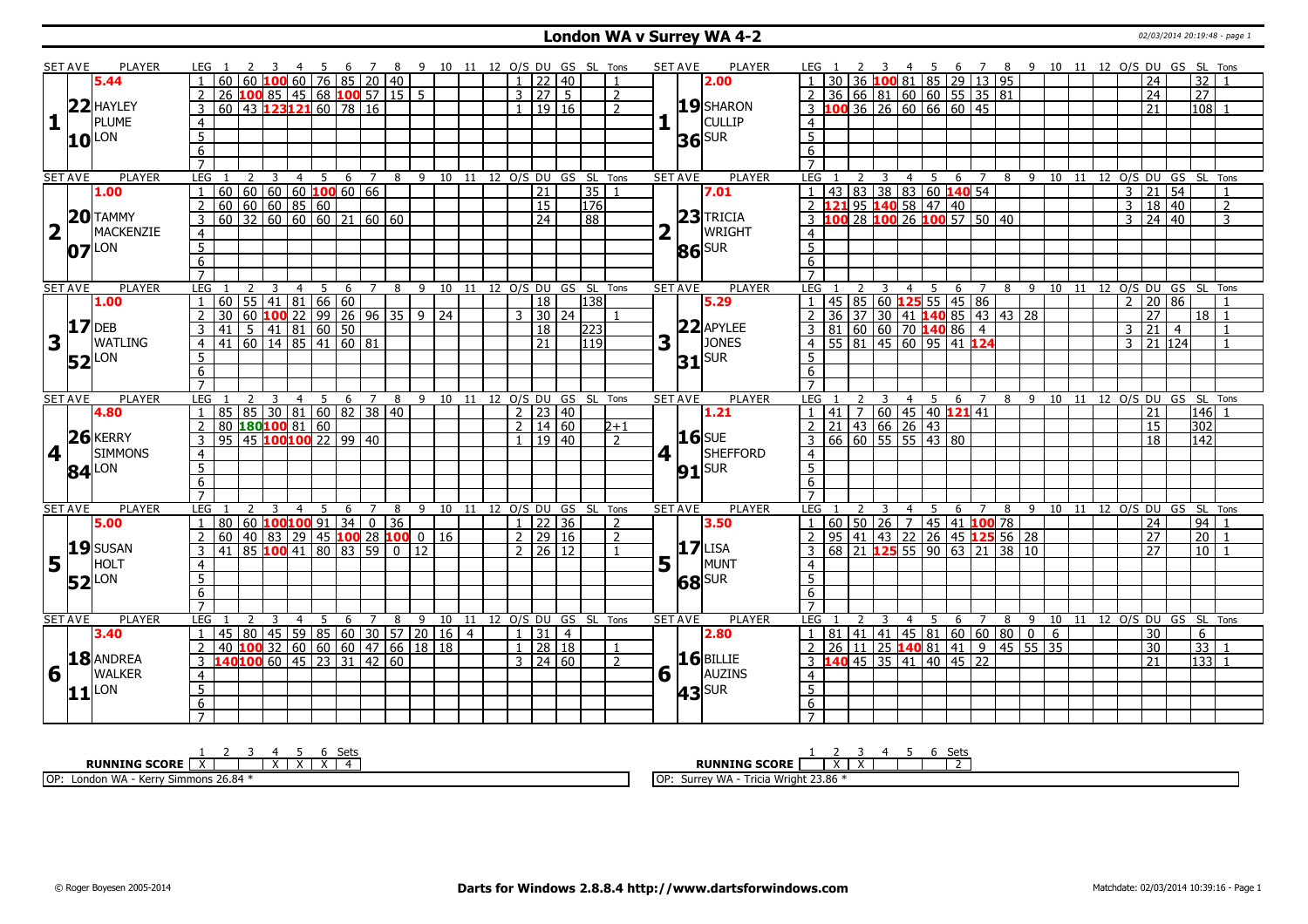## **London WA**

# **Surrey WA**

| <b>PLAYER</b>          | W/Liwonilost | <b>AVE</b> |                   | <b>TAVE POINTS DARTS TONS TON+ 180</b> |      |     | <b>TONS</b> | <b>IPLAYER</b>       |  | W/Liwonilost | <b>AVE</b> |                   | <b>TAVE POINTS DARTS TONS TON+ 180</b> |     |    |     | TONS     |
|------------------------|--------------|------------|-------------------|----------------------------------------|------|-----|-------------|----------------------|--|--------------|------------|-------------------|----------------------------------------|-----|----|-----|----------|
| <b>Hayley Plume</b>    |              | 22.10      | ٔ 44.ر            | 1503                                   | 68   | 0 I | $5 + C$     | <b>Sharon Cullip</b> |  |              | 19.36      | 2.00 <sub>l</sub> | 13361                                  | 69' |    | 01  |          |
| <b>Tammy Mackenzie</b> |              | 20.07      | 1.00 <sup>1</sup> | 1204                                   | 60   | OΙ  | $1 + 0$     | Tricia Wright        |  |              | 23.86      | 7.01 <sub>1</sub> | 1503.                                  | 63  |    |     | $6 + 0$  |
| Deb Watling            |              | 17.52      | 1.00 <sup>1</sup> | 1524                                   | 87   | 01  | $1 + 0$     | Apylee Jones         |  |              | 22.3       | 5.29              | 1986                                   | 89  |    |     | $4 + 0$  |
| <b>Kerry Simmons</b>   |              | 26.84      | 1.80              | 1503                                   | 56 I | OΙ  | 4+          | Sue Shefford         |  |              | 16.91      | 1.21              | 913                                    | 54  |    | OΙ  |          |
| <b>Susan Holt</b>      |              | 19.52      | 5.001             | 1503                                   |      | 01  | 5+0         | Lisa Munt            |  |              | 17.68      | 3.50              | 1379 I                                 | 78  |    | 0 I |          |
| Andrea Walker          |              | 18.11      | ا 40.د            | 1503                                   | 83   |     |             | <b>Billie Auzins</b> |  |              | 16.43      | ا 2.80            | 1331                                   | 81  |    |     |          |
| <b>TOTALS</b>          | 13           | 20.28      |                   | 8740                                   | 431  |     | $19+$       | <b>ITOTALS</b>       |  |              | 19.47      |                   | 8448                                   | 434 | 12 | h I | $18 + 0$ |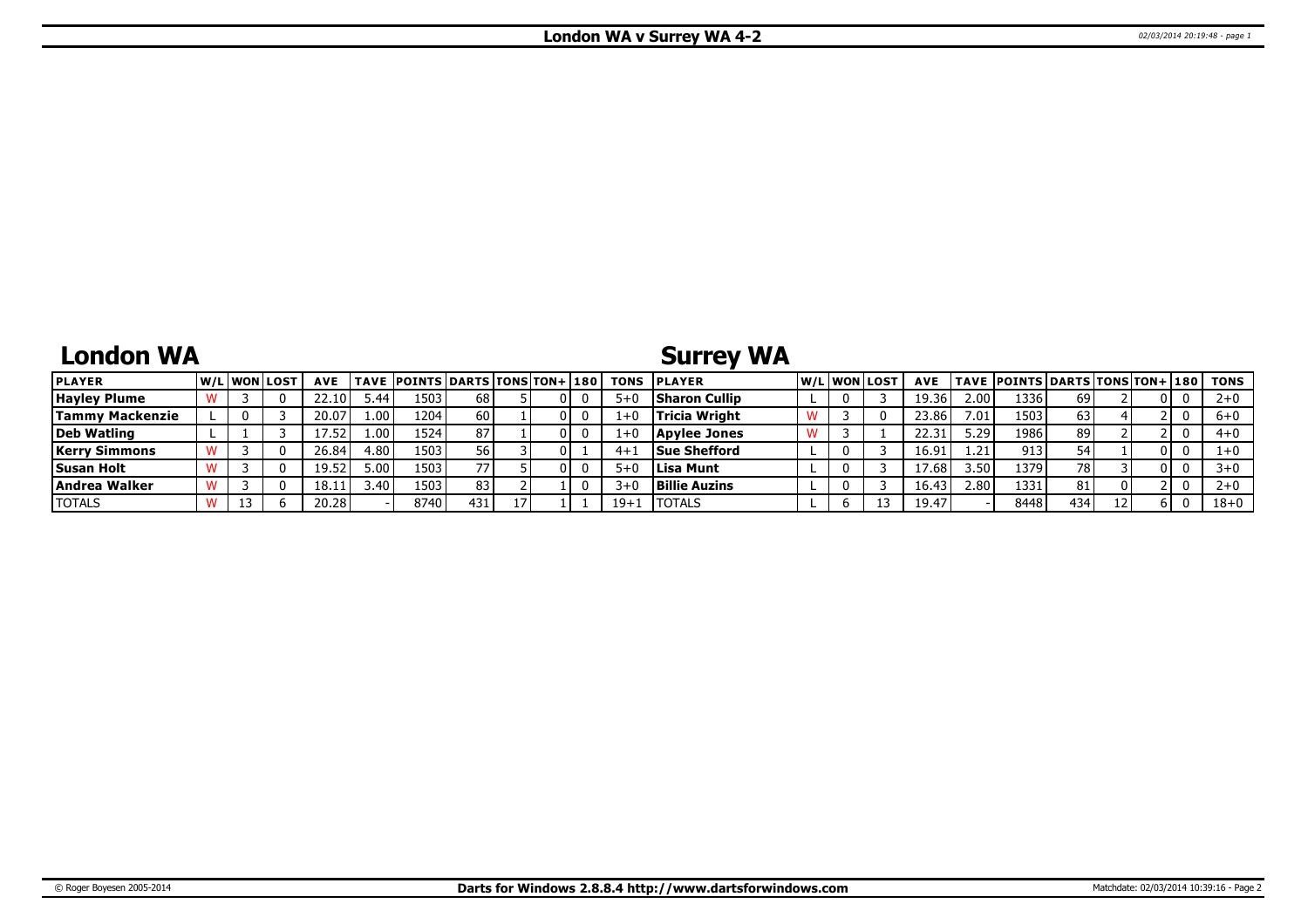#### **London MB v Surrey MB 7-5** 02/03/2014 20:20:13 - page 1

|                 | SET AVE        | PLAYER          | LEG 1                          |                                             |                |                 |                |                             |     |   |                |                |                |    |  |              |                         |                |                                | 10 11 12 O/S DU GS SL Tons     |   | SET AVE                        | PLAYER          |                                   |                            |                         |                |             |                         |                | 7 8 9 10 11 12 O/S DU GS SL Tons                                                                               |   |  |                              |   |                                 |    |                   |                            |
|-----------------|----------------|-----------------|--------------------------------|---------------------------------------------|----------------|-----------------|----------------|-----------------------------|-----|---|----------------|----------------|----------------|----|--|--------------|-------------------------|----------------|--------------------------------|--------------------------------|---|--------------------------------|-----------------|-----------------------------------|----------------------------|-------------------------|----------------|-------------|-------------------------|----------------|----------------------------------------------------------------------------------------------------------------|---|--|------------------------------|---|---------------------------------|----|-------------------|----------------------------|
|                 |                | 9.40            |                                | 60                                          | 60             |                 |                |                             | 42  |   |                |                |                |    |  |              | 21                      |                | 32                             | -3                             |   |                                | 4.19            |                                   | 45                         |                         |                |             | 6                       |                | 85 119100 60 44 33 15                                                                                          |   |  |                              | 3 | $\overline{24}$                 | 15 |                   |                            |
|                 |                |                 | $\overline{2}$                 | 40                                          |                | 55 100100140 46 |                |                             |     |   | $\overline{0}$ | 6 I            |                | 68 |  |              | $3 \mid 30 \mid$        | 8              |                                | 3                              |   |                                |                 | $\overline{2}$                    | 71                         |                         |                |             |                         |                | 30   45   60   100   81   40   46   0                                                                          |   |  |                              |   | $\overline{27}$                 |    | $\overline{28}$ 1 |                            |
|                 |                | 17 SPENCER      | $\overline{3}$                 | 100                                         |                |                 |                |                             |     |   |                |                |                |    |  |              | $\overline{27}$         |                | 39 1                           |                                |   |                                | $17$ PETER      | $\overline{3}$                    |                            |                         |                |             |                         |                |                                                                                                                |   |  |                              | 3 | 30                              | 39 |                   |                            |
|                 |                | <b>ELLIS</b>    |                                |                                             |                |                 |                |                             |     |   |                |                |                |    |  |              |                         |                |                                |                                |   |                                | ARNOLD          |                                   |                            |                         |                |             |                         |                | 43 95 28 60 41 60 60 28 47 39<br>43 81 41 41 <b>100</b> 60 45 50 30 5 5                                        |   |  |                              |   |                                 |    |                   |                            |
| 1               |                |                 | $\overline{4}$                 |                                             |                |                 |                |                             |     |   |                |                |                |    |  |              | 33                      |                | $\overline{4}$ 2               |                                |   |                                |                 | $\overline{4}$                    |                            |                         |                |             |                         |                |                                                                                                                |   |  |                              |   | $3 \overline{)33 \overline{)5}$ |    |                   | $\overline{1}$             |
|                 |                | <b>38</b> LON   | $\overline{5}$                 |                                             |                |                 |                |                             |     |   |                |                |                |    |  |              |                         |                |                                |                                |   |                                | $33$ $SUR$      | $5\overline{)}$                   |                            |                         |                |             |                         |                |                                                                                                                |   |  |                              |   |                                 |    |                   |                            |
|                 |                |                 | 6                              |                                             |                |                 |                |                             |     |   |                |                |                |    |  |              |                         |                |                                |                                |   |                                |                 | 6                                 |                            |                         |                |             |                         |                |                                                                                                                |   |  |                              |   |                                 |    |                   |                            |
|                 |                |                 | $\overline{7}$                 |                                             |                |                 |                |                             |     |   |                |                |                |    |  |              |                         |                |                                |                                |   |                                |                 |                                   |                            |                         |                |             |                         |                |                                                                                                                |   |  |                              |   |                                 |    |                   |                            |
|                 | <b>SET AVE</b> | PLAYER          | <b>LEG</b>                     |                                             | <sup>2</sup>   | $\overline{3}$  |                | $4 \quad 5 \quad 6 \quad 7$ |     |   |                |                |                |    |  |              |                         |                |                                | 8 9 10 11 12 O/S DU GS SL Tons |   | <b>SET AVE</b>                 | <b>PLAYER</b>   | LEG                               |                            | $\overline{\mathbf{3}}$ |                |             |                         |                | 4 5 6 7 8 9 10 11 12 O/S DU GS SL Tons                                                                         |   |  |                              |   |                                 |    |                   |                            |
|                 |                | 10.18           |                                | 85 100 60 140 76 30 10                      |                |                 |                |                             |     |   |                |                |                |    |  | $\mathbf{1}$ |                         | 19 10          |                                | 2                              |   |                                | 9.20            |                                   |                            |                         |                |             | 60 100100 59 42         |                |                                                                                                                |   |  |                              |   | $\overline{18}$                 |    | 40                | $\overline{3}$             |
|                 |                |                 | $\overline{2}$                 | 100121 55 140 85                            |                |                 |                |                             |     |   |                |                |                |    |  |              | 3   15   85             |                |                                | 3                              |   |                                |                 |                                   | 1001401806113              |                         |                |             |                         |                |                                                                                                                |   |  |                              |   | 15                              |    | $78+1$            |                            |
|                 |                | $29$ LEWIS      | $\overline{3}$                 | 26 140 140 137 38 20                        |                |                 |                |                             |     |   |                |                |                |    |  |              | $2 \mid 17 \mid 20$     |                |                                | 3                              |   | 27                             | LEE             | $\overline{3}$                    | 30 100100 67 60            |                         |                |             |                         |                |                                                                                                                |   |  |                              |   | 15                              |    | $\sqrt{144}$ 2    |                            |
|                 | $\mathbf{I}$   | MCGURN          | $\overline{4}$                 |                                             |                |                 |                |                             |     |   |                |                |                |    |  |              |                         |                |                                |                                |   |                                | <b>WILLIAMS</b> | $\overline{4}$                    |                            |                         |                |             |                         |                |                                                                                                                |   |  |                              |   |                                 |    |                   |                            |
|                 | 47             | _ON             | $\overline{5}$                 |                                             |                |                 |                |                             |     |   |                |                |                |    |  |              |                         |                |                                |                                |   |                                | $33$ SUR        | $\overline{5}$                    |                            |                         |                |             |                         |                |                                                                                                                |   |  |                              |   |                                 |    |                   |                            |
|                 |                |                 | 6                              |                                             |                |                 |                |                             |     |   |                |                |                |    |  |              |                         |                |                                |                                |   |                                |                 | 6                                 |                            |                         |                |             |                         |                |                                                                                                                |   |  |                              |   |                                 |    |                   |                            |
|                 |                |                 | $\overline{7}$                 |                                             |                |                 |                |                             |     |   |                |                |                |    |  |              |                         |                |                                |                                |   |                                |                 | $\overline{7}$                    |                            |                         |                |             |                         |                |                                                                                                                |   |  |                              |   |                                 |    |                   |                            |
|                 | <b>SET AVE</b> | <b>PLAYER</b>   | <b>LEG</b>                     |                                             |                | 3               | $\overline{4}$ | 5                           | - 6 |   | 7              |                |                |    |  |              |                         |                | 8 9 10 11 12 O/S DU GS SL Tons |                                |   | <b>SET AVE</b>                 | <b>PLAYER</b>   | LEG                               |                            | 3                       |                |             |                         |                | 4 5 6 7 8 9 10 11 12 O/S DU GS SL Tons                                                                         |   |  |                              |   |                                 |    |                   |                            |
|                 |                | 9.07            | $\overline{1}$                 | 60   57   <mark>100 120</mark> 60   48   56 |                |                 |                |                             |     |   |                |                |                |    |  |              | $2 \mid 20 \mid 56$     |                |                                | $\mathcal{L}$                  |   |                                | 5.60            |                                   |                            |                         |                |             |                         |                |                                                                                                                |   |  |                              |   | 21                              |    | 28                | $\overline{\phantom{0}}$   |
|                 |                |                 | 2                              | 100140140 79 42                             |                |                 |                |                             |     |   |                |                |                |    |  |              | 3   15   42             |                |                                | $\overline{3}$                 |   |                                |                 | $\overline{2}$                    |                            |                         |                |             | 0 60 60 45 40 81 140 47 |                |                                                                                                                |   |  |                              |   | 12                              |    | $\frac{1}{44}$ 1  |                            |
|                 |                | <b>30</b> STEVE | $\overline{3}$                 | 83 177 59 130 52                            |                |                 |                |                             |     |   |                |                |                |    |  |              | $\overline{2}$ 14 52    |                |                                | $2+1$                          |   |                                | $ 26 $ TONY     |                                   |                            |                         |                |             |                         |                |                                                                                                                |   |  |                              |   | 15                              |    | $36 \mid 3$       |                            |
| 3               |                | <b>DOUGLAS</b>  |                                |                                             |                |                 |                |                             |     |   |                |                |                |    |  |              |                         |                |                                |                                | 3 |                                | OAK             |                                   |                            |                         |                |             |                         |                |                                                                                                                |   |  |                              |   |                                 |    |                   |                            |
|                 |                |                 | $\overline{4}$                 |                                             |                |                 |                |                             |     |   |                |                |                |    |  |              |                         |                |                                |                                |   |                                |                 | $\overline{4}$                    |                            |                         |                |             |                         |                |                                                                                                                |   |  |                              |   |                                 |    |                   |                            |
|                 |                | 67LON           | $\overline{5}$                 |                                             |                |                 |                |                             |     |   |                |                |                |    |  |              |                         |                |                                |                                |   |                                | <b>98</b> SUR   | $\overline{5}$                    |                            |                         |                |             |                         |                |                                                                                                                |   |  |                              |   |                                 |    |                   |                            |
|                 |                |                 | 6                              |                                             |                |                 |                |                             |     |   |                |                |                |    |  |              |                         |                |                                |                                |   |                                |                 | 6                                 |                            |                         |                |             |                         |                |                                                                                                                |   |  |                              |   |                                 |    |                   |                            |
|                 |                |                 | $\overline{7}$                 |                                             |                |                 |                |                             |     |   |                |                |                |    |  |              |                         |                |                                |                                |   |                                |                 | $\overline{7}$                    |                            |                         |                |             |                         |                |                                                                                                                |   |  |                              |   |                                 |    |                   |                            |
|                 |                |                 |                                |                                             |                |                 | 4              | 5                           |     | 6 | 7              | 8              | 9              |    |  |              | 10 11 12 O/S DU         |                | GS SL                          | Tons                           |   | <b>SET AVE</b>                 | <b>PLAYER</b>   | LEG                               |                            |                         | 4              | 5           | 6 7                     |                | 8 9 10 11                                                                                                      |   |  | 12 O/S DU GS SL              |   |                                 |    |                   | Tons                       |
|                 | <b>SET AVE</b> | PLAYER          | <b>LEG</b>                     |                                             |                |                 |                |                             |     |   |                |                |                |    |  |              |                         |                |                                |                                |   |                                |                 |                                   |                            |                         |                |             |                         |                |                                                                                                                |   |  |                              |   |                                 |    |                   |                            |
|                 |                | 10.32           | $\overline{1}$                 | 45 <b>121 60 121 39 45 30 30  </b>          |                |                 |                |                             |     |   |                |                | $\overline{0}$ |    |  |              | 27                      |                | 10   2                         |                                |   |                                | 9.20            |                                   |                            |                         |                |             |                         |                |                                                                                                                | 8 |  |                              |   | 25                              | 8  |                   | $\overline{2}$             |
|                 |                |                 | $\overline{2}$                 | 100 41 125 85 100 18                        |                |                 |                |                             |     |   |                |                |                |    |  |              | 18                      |                | $32$   3                       |                                |   |                                |                 |                                   |                            |                         |                |             |                         |                |                                                                                                                |   |  |                              |   | $19 \overline{)20}$             |    |                   | $\overline{2}$             |
|                 |                | $22$ GENE       | 3                              | 100 22 55 100 140 72 12                     |                |                 |                |                             |     |   |                |                |                |    |  |              |                         | 19 12          |                                | $\mathbf{3}$                   |   |                                | $22$ CALLUM     |                                   |                            |                         |                |             |                         |                |                                                                                                                |   |  |                              |   | 18                              |    | $40 1+1$          |                            |
| $4\overline{1}$ |                | <b>HILL</b>     | $\overline{4}$                 | 42 85 81 40 41 125 37                       |                |                 |                |                             |     |   |                |                |                |    |  |              | 21                      |                | $50$ 1                         |                                |   | $4$   $\overline{\phantom{0}}$ | GREALIS         |                                   |                            |                         |                |             |                         |                |                                                                                                                |   |  |                              |   | $3 \mid 24 \mid 10$             |    |                   | 3                          |
|                 |                |                 | $\overline{5}$                 |                                             |                |                 |                |                             |     |   |                |                |                |    |  |              |                         |                |                                |                                |   |                                |                 | 5 <sup>5</sup>                    |                            |                         |                |             |                         |                | 1 100 45 60 100 43 59 86 0<br>2 41 100 81 140 99 20 20<br>3 180 60 57 40 55 69<br>4 59 26 100 100 100 60 46 10 |   |  |                              |   |                                 |    |                   |                            |
|                 |                | <b>49 LON</b>   | 6                              |                                             |                |                 |                |                             |     |   |                |                |                |    |  |              |                         |                |                                |                                |   |                                | $84$ SUR        | $6\overline{6}$                   |                            |                         |                |             |                         |                |                                                                                                                |   |  |                              |   |                                 |    |                   |                            |
|                 |                |                 | $\overline{7}$                 |                                             |                |                 |                |                             |     |   |                |                |                |    |  |              |                         |                |                                |                                |   |                                |                 |                                   |                            |                         |                |             |                         |                |                                                                                                                |   |  |                              |   |                                 |    |                   |                            |
|                 | <b>SET AVE</b> | PLAYER          | <b>LEG</b>                     |                                             |                | 3               | $\overline{4}$ | - 5                         | 6   |   | $\overline{7}$ |                |                |    |  |              |                         |                | 8 9 10 11 12 0/S DU GS SL Tons |                                |   | <b>SET AVE</b>                 | <b>PLAYER</b>   | LEG 1                             |                            | 3                       | $\overline{4}$ | $5^{\circ}$ | 6 7 8                   |                |                                                                                                                |   |  | 9 10 11 12 0/S DU GS SL Tons |   |                                 |    |                   |                            |
|                 |                | 10.43           | $\overline{1}$                 | 60   28   54   100   95   69   79           |                |                 |                |                             |     |   |                |                |                |    |  |              | $\overline{21}$         |                | 16                             | $\overline{1}$                 |   |                                | 10.08           | $\overline{1}$                    |                            |                         |                |             | 55 60 85 85 43 83 65 25 |                |                                                                                                                |   |  |                              |   | $2 \mid 23 \mid 25$             |    |                   |                            |
|                 |                |                 |                                | 92 100 44                                   |                |                 |                | $140$ 78 47                 |     |   |                |                |                |    |  |              | 2   17   47             |                |                                | 2                              |   |                                |                 |                                   | 60 60 100125140            |                         |                |             |                         |                |                                                                                                                |   |  |                              |   | 15                              |    | $16 \mid 3$       |                            |
|                 |                |                 |                                |                                             |                |                 |                |                             |     |   |                |                |                |    |  |              | $\overline{15}$         |                | $40$   3                       |                                |   |                                | $24$ GARY       |                                   |                            |                         |                |             |                         |                |                                                                                                                |   |  |                              | 3 | 18 105                          |    |                   | $\overline{2}$             |
|                 |                | 24 STUART       |                                | 100100 63 60 138                            |                |                 |                |                             |     |   |                |                |                |    |  |              |                         |                |                                | $\mathbf{1}$                   |   |                                |                 |                                   |                            |                         |                |             | 60 81 60 60 135105      |                |                                                                                                                |   |  |                              |   |                                 |    |                   |                            |
| $5\overline{1}$ |                | PATT            | $\overline{4}$                 | 140 45 60 85 82 79                          |                |                 |                |                             |     |   | $\overline{6}$ | $\overline{4}$ |                |    |  |              | 22                      | $\overline{4}$ |                                |                                |   | $5\vert \bar{1}$               | <b>TRODD</b>    |                                   |                            |                         |                |             | 85 180 45 100 31 40 15  |                |                                                                                                                |   |  |                              |   | 21                              |    |                   | $5\;2+1$<br>$\overline{1}$ |
|                 |                | <b>97</b> LON   | 5 <sup>5</sup>                 | 125100 25 28 81 41                          |                |                 |                |                             |     |   | 49             |                |                |    |  |              | 21                      |                | 52 2                           |                                |   |                                | <b>59</b> SUR   | .5                                |                            |                         |                |             |                         |                | 45 45 123 66 41 45 60 76                                                                                       |   |  |                              |   | $3 \mid 24 \mid 76$             |    |                   |                            |
|                 |                |                 | 6                              |                                             |                |                 |                |                             |     |   |                |                |                |    |  |              |                         |                |                                |                                |   |                                |                 | 6                                 |                            |                         |                |             |                         |                |                                                                                                                |   |  |                              |   |                                 |    |                   |                            |
|                 |                |                 | $\overline{7}$                 |                                             |                |                 |                |                             |     |   |                |                |                |    |  |              |                         |                |                                |                                |   |                                |                 | $\overline{7}$                    |                            |                         |                |             |                         |                |                                                                                                                |   |  |                              |   |                                 |    |                   |                            |
|                 | <b>SET AVE</b> | PLAYER          | <b>LEG</b>                     |                                             | $\overline{2}$ | $\overline{3}$  | $\overline{4}$ | 5                           | 6   |   | $\overline{7}$ | 8              |                |    |  |              |                         |                | 9 10 11 12 O/S DU GS SL Tons   |                                |   | <b>SET AVE</b>                 | <b>PLAYER</b>   | LEG <sub>1</sub>                  |                            | $\overline{3}$          | $\overline{4}$ | 5 6         |                         | $\overline{7}$ | 8                                                                                                              |   |  | 9 10 11 12 O/S DU GS SL Tons |   |                                 |    |                   |                            |
|                 |                | 9.79            | 1                              | 60   140   45   60   138   18   40          |                |                 |                |                             |     |   |                |                |                |    |  |              | 3 21 40                 |                |                                | 2                              |   |                                | 3.40            |                                   | $60   60   80   45$ 140 52 |                         |                |             |                         |                |                                                                                                                |   |  |                              |   | 18                              |    | 64                |                            |
|                 |                |                 | 2                              | 100140100 40 121                            |                |                 |                |                             |     |   |                |                |                |    |  |              | $3 \mid 15 \mid 121$    |                |                                | $\overline{4}$                 |   |                                |                 |                                   | 41 <b>100</b> 41 45 83     |                         |                |             |                         |                |                                                                                                                |   |  |                              |   | 15                              |    | 191               |                            |
|                 |                | $26$ CHRIS      | $\overline{3}$                 | 60 60 60 100 140 61 20                      |                |                 |                |                             |     |   |                |                |                |    |  |              | $2 \times 20 \times 20$ |                |                                | $\overline{z}$                 |   |                                | $21$ TERRY      | $\overline{3}$                    |                            |                         |                |             | $81$ 55 30 41 60 100    |                |                                                                                                                |   |  |                              |   | 18                              |    | $134$ 1           |                            |
| 6               |                | <b>STEVENS</b>  | $\overline{4}$                 |                                             |                |                 |                |                             |     |   |                |                |                |    |  |              |                         |                |                                |                                |   | $6\sqrt{ }$                    | DERSLEY         | $\overline{4}$                    |                            |                         |                |             |                         |                |                                                                                                                |   |  |                              |   |                                 |    |                   |                            |
|                 | 84             | _ON             | $\overline{5}$                 |                                             |                |                 |                |                             |     |   |                |                |                |    |  |              |                         |                |                                |                                |   |                                |                 | $\overline{5}$                    |                            |                         |                |             |                         |                |                                                                                                                |   |  |                              |   |                                 |    |                   |                            |
|                 |                |                 | $6\overline{6}$<br>$7^{\circ}$ |                                             |                |                 |                |                             |     |   |                |                |                |    |  |              |                         |                |                                |                                |   |                                | $84$ SUR        | $6\overline{6}$<br>$\overline{7}$ |                            |                         |                |             |                         |                |                                                                                                                |   |  |                              |   |                                 |    |                   |                            |

**RUNNING SCORE**  $\begin{array}{|c|c|c|c|c|}\n\hline\n & 2 & 3 & 4 & 5 & 6 & \text{Sets} \\
\hline\n\end{array}$ 

**RUNNING SCORE**  $\begin{array}{|c|c|c|c|c|}\n\hline\n\textbf{1} & \textbf{2} & \textbf{3} & \textbf{4} & \textbf{5} & \textbf{6} & \textbf{Sets} \\
\hline\n\textbf{5} & \textbf{5} & \textbf{7} & \textbf{8} & \textbf{1} & \textbf{1} & \textbf{1} & \textbf{1} & \textbf{1} & \textbf{1} \\
\hline\n\textbf{6} & \textbf{7} & \textbf{8} & \textbf{1} & \textbf{1} & \textbf{1} & \textbf{1} & \textbf{1} &$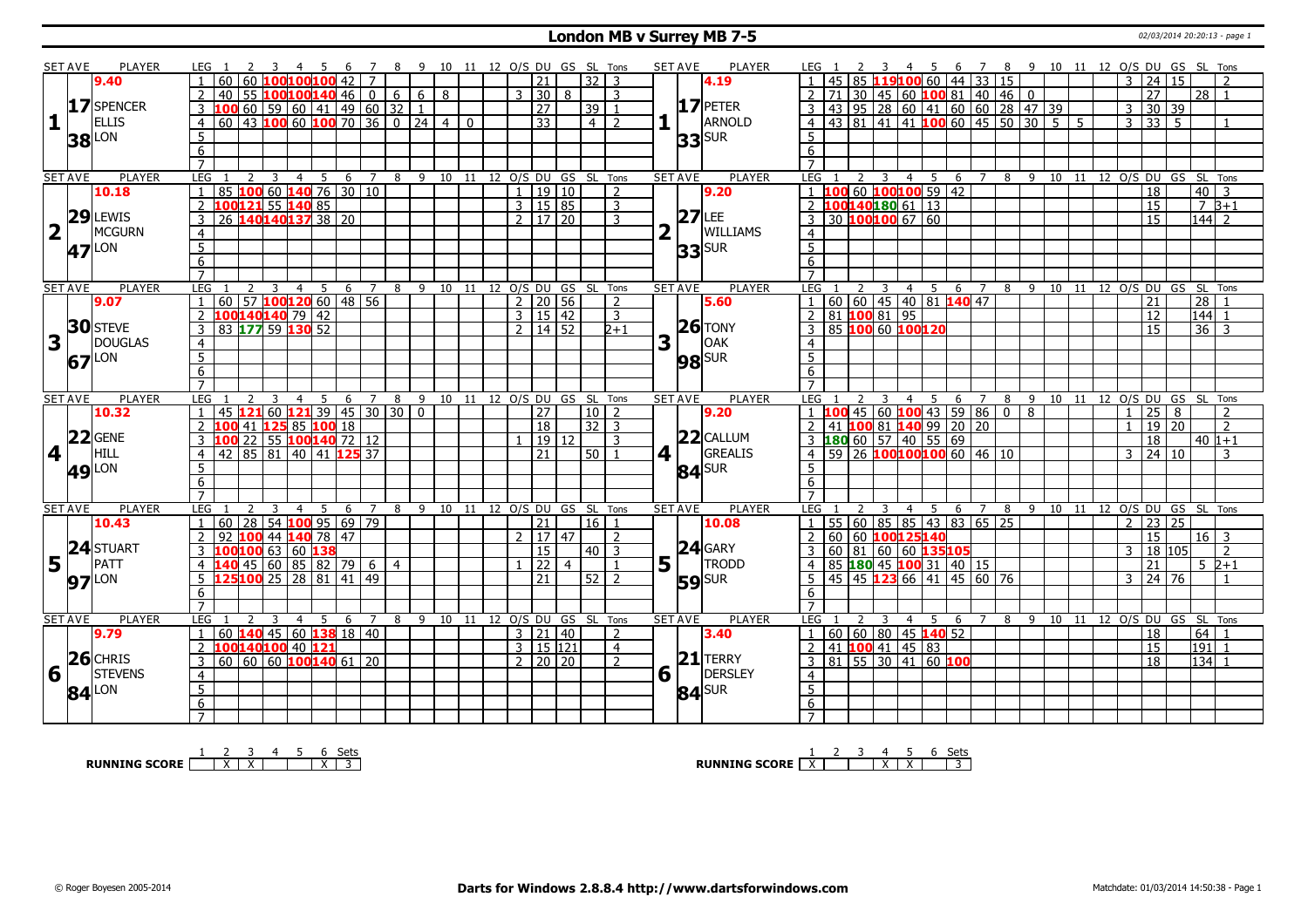#### **London MB v Surrey MB 7-5** 02/03/2014 20:20:13 - page 2

|                         | <b>SET AVE</b>                                  | PLAYER              | LEG 1                                                                           | 4 5 6 7 8 9 10 11 12 O/S DU GS SL Tons |                                |                              |                       |       |                    |                | <b>SET AVE</b>        | PLAYER              | 4 5 6 7 8 9 10 11 12 O/S DU GS SL Tons<br>LEG 1                                                  |                |
|-------------------------|-------------------------------------------------|---------------------|---------------------------------------------------------------------------------|----------------------------------------|--------------------------------|------------------------------|-----------------------|-------|--------------------|----------------|-----------------------|---------------------|--------------------------------------------------------------------------------------------------|----------------|
|                         |                                                 | 8.97                | 45<br>85<br>60                                                                  | $100$ 60 60 26 30 19                   |                                |                              | $\overline{27}$       |       | $16$   1           |                |                       | 5.40                | 40 41 58 81 40 57 82 40<br>$2 \mid 29 \mid 40$                                                   |                |
|                         |                                                 |                     | 80<br>100 100 41 40                                                             |                                        |                                |                              |                       | 16 40 |                    | 3              |                       |                     | 15<br>45 140 86 40 45<br>2                                                                       | l145l 1        |
|                         |                                                 | $22$ JASON          | 26 61 83 28 47 95 55 86<br>3                                                    |                                        |                                |                              | $\overline{24}$       |       | 20                 |                |                       | $19$ ANDY           | 3 <b>100</b> 41 65 <b>100</b> 45 60 30 20 40<br>25 40                                            |                |
| $\overline{\mathbf{z}}$ |                                                 | <b>MORTIMER</b>     | 100 60 24 100 97 50 46 24<br>$\overline{4}$                                     |                                        |                                |                              | $3 \mid 24 \mid 24$   |       |                    | 2              |                       | BRIDGMAN            | 4   45   87   43   100   55   71   60<br>$\overline{21}$                                         | $40$   1       |
|                         |                                                 | $04$ <sup>LON</sup> | 42 81 27 26 140 68 117<br>5                                                     |                                        |                                |                              | $3 \ 121 \ 1117$      |       |                    | $\overline{2}$ |                       | $77$ SUR            | 5 60 100 27 40 28 80 41<br>125<br>21                                                             |                |
|                         |                                                 |                     | 6                                                                               |                                        |                                |                              |                       |       |                    |                |                       |                     | 6                                                                                                |                |
|                         |                                                 |                     | $\overline{7}$                                                                  |                                        |                                |                              |                       |       |                    |                |                       |                     | $\overline{7}$                                                                                   |                |
|                         | SET AVE                                         | <b>PLAYER</b>       | LEG<br>3<br>-5<br>2<br>4                                                        | 6<br>$\overline{7}$                    | 8 9 10 11 12 O/S DU GS SL Tons |                              |                       |       |                    |                | <b>SET AVE</b>        | <b>PLAYER</b>       | LEG<br>8 9 10 11 12 0/S DU GS SL Tons<br>5<br>2<br>4<br>6<br>7                                   |                |
|                         |                                                 | 10.04               | 60 100 81 117 0<br>$\mathbf{1}$<br>100<br>41                                    |                                        |                                |                              | $\overline{21}$       |       | $2 \mid 3$         |                |                       | 13.45               | 1 135 81 180 22 51<br>$\overline{132}$<br>$21 \overline{32}$<br>$\overline{0}$<br>$\overline{3}$ | $2 + 1$        |
|                         |                                                 |                     | $\overline{2}$<br>140 57 133 36<br>63<br>60                                     |                                        |                                |                              | $\overline{18}$       |       | 12   2             |                |                       |                     | 2 100 30 100125125 5 16<br>20 16<br>$\overline{2}$                                               | $\overline{4}$ |
|                         |                                                 | $26$ STEVE          | 140 41 140 45 40<br>$\overline{3}$<br>95                                        |                                        |                                |                              | $2 \mid 17 \mid 40$   |       |                    | $\overline{z}$ |                       | $25$ TONY           | 3 140 60 43 45 100<br>$\overline{15}$                                                            | $113$ 2        |
|                         | $\overline{\mathbf{8}}$ $\overline{\mathbf{1}}$ | DAY                 | $13497$ 45 81 54<br>$\overline{4}$                                              |                                        |                                |                              | $\overline{15}$       |       | $90$ 1             |                | $8\vert$ <sup>T</sup> | ANDREWS             | 4 140100100 50 28 83<br>2   17   83                                                              | 3              |
|                         |                                                 |                     | $\overline{5}$                                                                  |                                        |                                |                              |                       |       |                    |                |                       | <b>90</b> SUR       | 5 <sup>1</sup>                                                                                   |                |
|                         |                                                 | <b>76</b> LON       | 6                                                                               |                                        |                                |                              |                       |       |                    |                |                       |                     | 6                                                                                                |                |
|                         |                                                 |                     | $\overline{7}$                                                                  |                                        |                                |                              |                       |       |                    |                |                       |                     | $\overline{7}$                                                                                   |                |
|                         | <b>SET AVE</b>                                  | <b>PLAYER</b>       | <b>LEG</b><br>$\overline{3}$<br>$\overline{4}$<br>$\overline{5}$<br>2           | 6 7 8 9 10 11 12 0/S DU GS SL Tons     |                                |                              |                       |       |                    |                | <b>SET AVE</b>        | <b>PLAYER</b>       | LEG 1<br>2 3 4 5 6 7 8 9 10 11 12 O/S DU GS SL Tons                                              |                |
|                         |                                                 | 7.54                | 25 134 44 40 180 78<br>$\overline{1}$                                           |                                        |                                |                              | $3 \mid 18 \mid 78$   |       |                    | 2+1            |                       | 6.40                | 1   60   60   80   60   100   97<br>18<br>44                                                     |                |
|                         |                                                 |                     | 41 140 95 100 73 52<br>$\overline{2}$                                           |                                        |                                |                              | $2 \mid 17 \mid 52$   |       |                    | 2              |                       |                     | 2 100100140100 57<br>15<br>$\overline{4}$                                                        | $\overline{4}$ |
|                         |                                                 | $25$ NICK           | 60 <b>100 100</b> 60 55 58 23 45<br>$\overline{3}$                              |                                        |                                |                              | $3 \mid 24 \mid 45$   |       |                    | $\overline{2}$ |                       | $25$ MARK           | $3 60 40 43 41$ 100 85 99 17<br>$\overline{16}$<br>$\overline{24}$                               |                |
|                         | $\overline{9}$ T                                | BUCKINGHAM          | $\overline{4}$                                                                  |                                        |                                |                              |                       |       |                    |                | 9                     | BUDD                | $\overline{4}$                                                                                   |                |
|                         |                                                 | 47 LON              | $\overline{5}$                                                                  |                                        |                                |                              |                       |       |                    |                |                       | $25$ SUR            | 5 <sup>7</sup>                                                                                   |                |
|                         |                                                 |                     | 6                                                                               |                                        |                                |                              |                       |       |                    |                |                       |                     | 6                                                                                                |                |
|                         |                                                 |                     | $\overline{7}$                                                                  |                                        |                                |                              |                       |       |                    |                |                       |                     | $\overline{7}$                                                                                   |                |
|                         | <b>SET AVE</b>                                  | <b>PLAYER</b>       | LEG<br>3<br>$\overline{4}$<br>5                                                 | 6<br>$\overline{7}$                    | 8                              | 9 10 11 12 0/S DU GS SL Tons |                       |       |                    |                | <b>SET AVE</b>        | <b>PLAYER</b>       | 8 9 10 11 12 0/S DU GS SL Tons<br>LEG<br>4 5<br>6 7                                              |                |
|                         |                                                 | 6.00                | $11$ <b>100 100</b> 60 60 60 20<br>60<br>$\overline{1}$                         |                                        |                                |                              | $1$   22   20         |       |                    | $\overline{z}$ |                       | 3.40                | L40 <mark>100</mark> 60 90 51 40 15<br>5<br>21<br>$1\,$ 1                                        |                |
|                         |                                                 |                     | $\overline{2}$                                                                  |                                        |                                |                              | $2 \mid 26 \mid 5$    |       |                    | $\overline{1}$ |                       |                     | 2 85 26 19 45 57 99 60 44 48<br>$\overline{27}$<br>$\overline{18}$                               |                |
|                         |                                                 | $21$ MATTHEW        | <u>100 60 97 100 98 19 38 24 5</u><br>100 100 100 26 85 38 52<br>$\overline{3}$ |                                        |                                |                              | $3 \overline{)21}$ 52 |       |                    | 3              |                       | $20$ DAVE           | 3 36 41 60 41 81 100<br>18                                                                       | 142 1          |
| 10 <sup>1</sup>         |                                                 | <b>WILSON</b>       | $\overline{4}$                                                                  |                                        |                                |                              |                       |       |                    |                | .OI 1                 | <b>WEBB</b>         | $\overline{4}$                                                                                   |                |
|                         |                                                 | <b>78</b> LON       | $\overline{5}$                                                                  |                                        |                                |                              |                       |       |                    |                |                       | $27$ SUR            | $\overline{5}$                                                                                   |                |
|                         |                                                 |                     | $\overline{6}$                                                                  |                                        |                                |                              |                       |       |                    |                |                       |                     | 6                                                                                                |                |
|                         |                                                 |                     | $\overline{7}$                                                                  |                                        |                                |                              |                       |       |                    |                |                       |                     | $\overline{7}$                                                                                   |                |
|                         | <b>SET AVE</b>                                  | <b>PLAYER</b>       | LEG<br>4<br>- 5                                                                 | 6<br>78                                |                                | 9 10 11 12 O/S DU GS SL Tons |                       |       |                    |                | <b>SET AVE</b>        | <b>PLAYER</b>       | LEG<br>8 9 10 11 12 O/S DU GS SL Tons<br>4 5<br>6 7                                              |                |
|                         |                                                 | 9.01                | $ 45 $ 5 66 66<br>$121$ 57<br>$\overline{1}$                                    |                                        |                                |                              | 18                    |       | $ 141 $ 1          |                |                       | 10.25               | 1   60   45   95   60   100   85   56<br>$3 \mid 21$<br>56                                       | $\overline{1}$ |
|                         |                                                 |                     | 140100 80 78<br>$\overline{81}$<br>2<br>フフ                                      |                                        |                                |                              | 3   18   78           |       |                    | 2              |                       |                     | 2 100 81 100 100 100<br>15<br>20                                                                 | $\overline{4}$ |
|                         |                                                 | $24$ NICKY          | 45 100100140 29<br>3<br>40                                                      |                                        |                                |                              | $\overline{18}$       |       | $\vert 47 \vert 3$ |                |                       | 26 NEVILLE          | $3 \ 30 \ 85 \ 100 \ 60 \ 100 \ 82 \ 44$<br>20   44<br>2                                         | 2              |
| 110                     |                                                 | <b>COCKS</b>        | 30 26 96 60 83 100100<br>$\overline{4}$                                         |                                        |                                |                              | 21                    |       | 6                  | $\overline{2}$ | . 1   1               | <b>WRIGHT</b>       | 19 16<br>4 60 60 <b>125100100</b> 40 16<br>$\overline{1}$                                        | 3              |
|                         | 13                                              | <b>LON</b>          | $5\overline{)}$                                                                 |                                        |                                |                              |                       |       |                    |                |                       | $45$ <sup>SUR</sup> | 5                                                                                                |                |
|                         |                                                 |                     | 6                                                                               |                                        |                                |                              |                       |       |                    |                |                       |                     | 6                                                                                                |                |
|                         |                                                 |                     | $\overline{7}$                                                                  |                                        |                                |                              |                       |       |                    |                |                       |                     | $\overline{7}$                                                                                   |                |
|                         | <b>SET AVE</b>                                  | <b>PLAYER</b>       | LEG<br>-5<br>2<br>3<br>4                                                        | 6<br>7                                 | 8                              | 9 10 11 12 O/S DU GS SL Tons |                       |       |                    |                | <b>SET AVE</b>        | <b>PLAYER</b>       | LEG<br>10 11 12 O/S DU GS SL Tons<br>89<br>4<br>5<br>6<br>$\overline{7}$                         |                |
|                         |                                                 | 5.80                | $97$   94   40   100   30   100   40<br>$\mathbf{1}$                            |                                        |                                |                              | $2 \mid 20 \mid 40$   |       |                    | 2              |                       | 3.40                | 1   45   45   45   45   81   60<br>180<br>18                                                     |                |
|                         |                                                 |                     | $60   60   95   41   60   100   60   17   8$<br>$\overline{2}$                  |                                        |                                |                              | 3 27                  | 8     |                    | $\mathbf{1}$   |                       |                     | 2 58 48 45 140 55 58 57 0<br>27<br>40<br>l 0                                                     |                |
|                         |                                                 | $23$ SCOTT          | $\overline{60}$ 140 $\overline{60}$ 140 $\overline{53}$ 48<br>3                 |                                        |                                |                              | 2 17 48               |       |                    | $\overline{z}$ | 19                    | <b>KIRK</b>         | 3 26 80 100100 87<br>15                                                                          | $108$ 2        |
|                         | 12+                                             | <b>ARTISS</b>       | $\overline{4}$                                                                  |                                        |                                |                              |                       |       |                    |                | 2⊺                    | DE                  | $\overline{4}$                                                                                   |                |
|                         |                                                 |                     |                                                                                 |                                        |                                |                              |                       |       |                    |                |                       | <b>RUYTER</b>       | 5 <sup>1</sup>                                                                                   |                |
|                         |                                                 |                     |                                                                                 |                                        |                                |                              |                       |       |                    |                |                       |                     |                                                                                                  |                |
|                         |                                                 | <b>48</b> LON       | $\overline{5}$                                                                  |                                        |                                |                              |                       |       |                    |                |                       | $58$ <sub>SUR</sub> |                                                                                                  |                |
|                         |                                                 |                     | $6\overline{}$<br>$\overline{7}$                                                |                                        |                                |                              |                       |       |                    |                |                       |                     | 6<br>$\overline{7}$                                                                              |                |

|                                                                                | ناھڪ<br>ーー                                                                    |
|--------------------------------------------------------------------------------|-------------------------------------------------------------------------------|
| <b>RUNNING</b><br><b>SCORI</b><br>$\cdot$<br>$\ddot{\phantom{1}}$<br>$\lambda$ | <b>RUNNING SCOPT</b><br>$\ddot{\phantom{1}}$<br>$\lambda$<br>$\lambda$        |
| 30.67<br>МB<br>nd.<br>Douglas<br><b>Stave</b><br>London<br>11 . V L .<br>ັ     | $\sim$ $\sim$<br>l OF<br>$·$ M <sub>b</sub><br>Neville Wright 26.45<br>Surrey |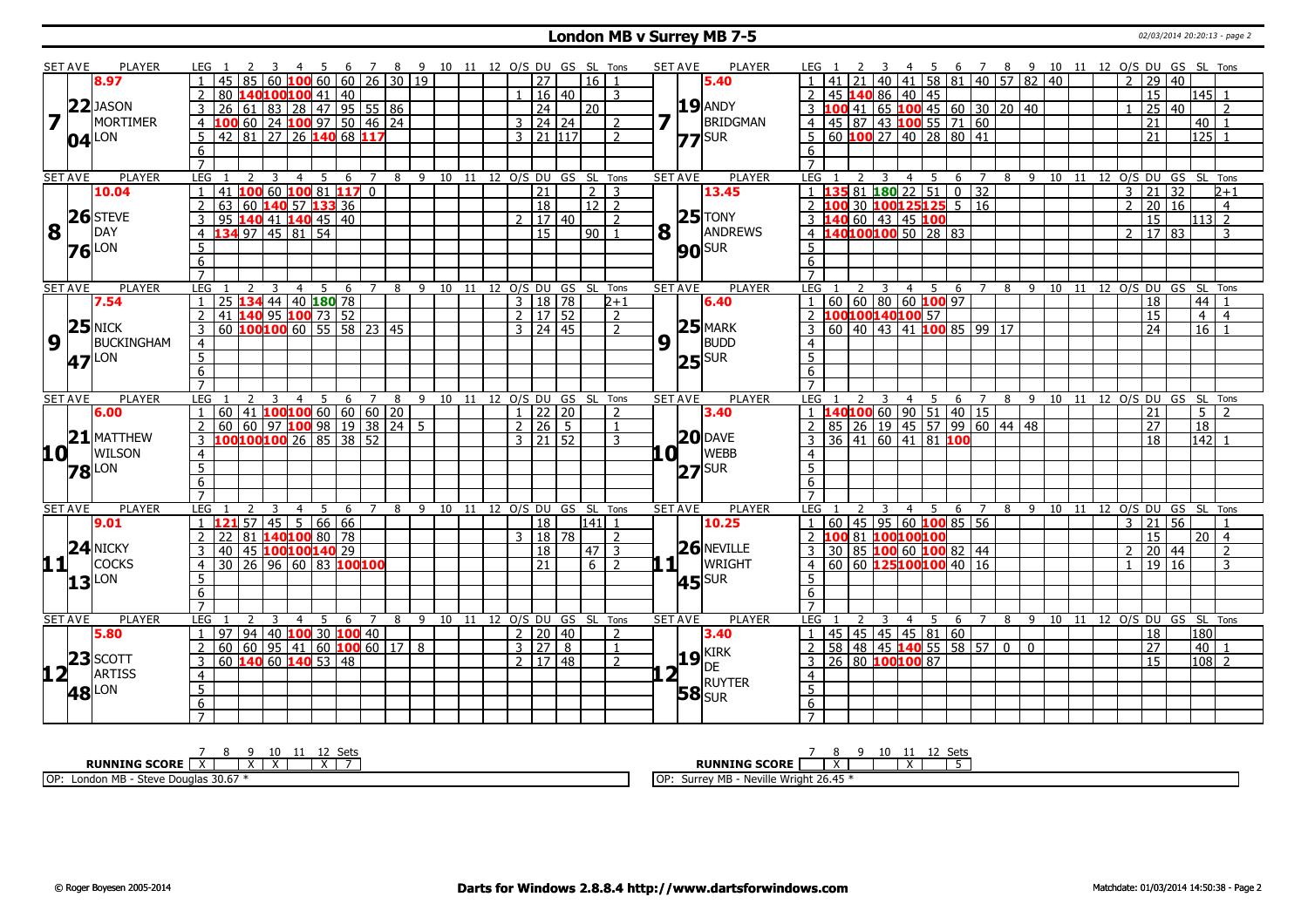## **London MB**

## **Surrey MB**

| <b>PLAYER</b>          | W/L WON LOST | <b>AVE</b> | <b>TAVE</b>     | <b>POINTS DARTS TONS TON+1180</b> |                 |    |  | <b>TONS</b> | <b>PLAYER</b>         |   | W/L WON LOST | <b>AVE</b> | <b>TAVE</b> | <b>POINTS DARTS TONS TON+ 180</b> |      |    |    | <b>TONS</b> |
|------------------------|--------------|------------|-----------------|-----------------------------------|-----------------|----|--|-------------|-----------------------|---|--------------|------------|-------------|-----------------------------------|------|----|----|-------------|
| Spencer Ellis          |              | 17.38      | 9.40            | 1929                              | 111             |    |  | $9 + 0$     | Peter Arnold          |   |              | 17.33      | 4.19        | 1976                              | 114  |    |    | $4 + 0$     |
| Lewis McGurn           |              | 29.47      | 10.18           | 1503                              | 51 <sub>1</sub> |    |  | $8 + 0$     | <b>Lee Williams</b>   |   |              | 27.33      | 9.20        | 1312                              | 48   |    |    | 8+1         |
| <b>Steve Douglas</b>   |              | 30.67      | 10.84           | 1503                              | 49              |    |  | $7 + 1$     | Tony Oak              |   |              | 26.98      | 5.60        | 1295                              | 48   |    |    | $5 + 0$     |
| <b>Gene Hill</b>       |              | 22.49      | 10.32           | 1912                              | 85              |    |  | $9 + 0$     | Callum Grealis        |   |              | 22.84      | 9.20        | 1964                              | 86   |    |    | $8 + 1$     |
| <b>Stuart Patt</b>     |              | 24.97      | 10.43           | 2397                              | 96              |    |  | $9 + 0$     | <b>Gary Trodd</b>     | w |              | 24.59      | 10.08       | 2484                              | 101  |    |    | $8 + 1$     |
| Chris Stevens          |              | 26.84      | 9.79            | 1503                              | 56              |    |  | $8 + 0$     | Terry Derslev         |   |              | 21.84      | 3.40        | 1114                              | 51   |    |    | $3 + 0$     |
| Jason Mortimer         |              | 22.04      | 8.97            | 2469                              | 112             |    |  | $8 + 0$     | Andy Bridgman         |   |              | 19.77      | 5.40        | 2195                              | 111  |    |    | $5 + 0$     |
| <b>Steve Dav</b>       |              | 26.76      | 10.04           | 1900                              | 71 <sub>1</sub> |    |  | $8 + 0$     | Tony Andrews          | w |              | 25.90      | 13.45       | 1891                              | 73 I | 8  |    | $11 + 1$    |
| <b>Nick Buckingham</b> |              | 25.47      | $^{\prime}$ .54 | 1503                              | 59              |    |  | $6 + 1$     | <b>Mark Budd</b>      |   |              | 25.25      | 6.40        | 1439                              | 57   |    |    | $6 + 0$     |
| Matthew Wilson         |              | 21.78      | 6.00            | 1503                              | 69              |    |  | $6 + 0$     | Dave Webb             |   |              | 20.27      | 3.40        | 1338                              | 66   |    |    | $3 + 0$     |
| <b>Nicky Cocks</b>     |              | 24.13      | 9.01            | 1810                              | 751             |    |  | $8 + 0$     | Neville Wriaht        | w |              | 26.45      | 10.25       | 1984                              | 75 I | 10 | n١ | $10 + 0$    |
| <b>Scott Artiss</b>    |              | 23.48      | 5.80            | 1503                              | 64              |    |  | $5+0$       | <b>Kirk De Ruyter</b> |   |              | 19.58      | 3.40        | 1175                              | 60   |    |    | $3 + 0$     |
| <b>TOTALS</b>          |              | 23.87      |                 | 21435                             | 898             | 66 |  | $91 + 2$    | <b>ITOTALS</b>        |   | 27           | 22.66      |             | 20167                             | 890  | 59 |    | $74 + 4$    |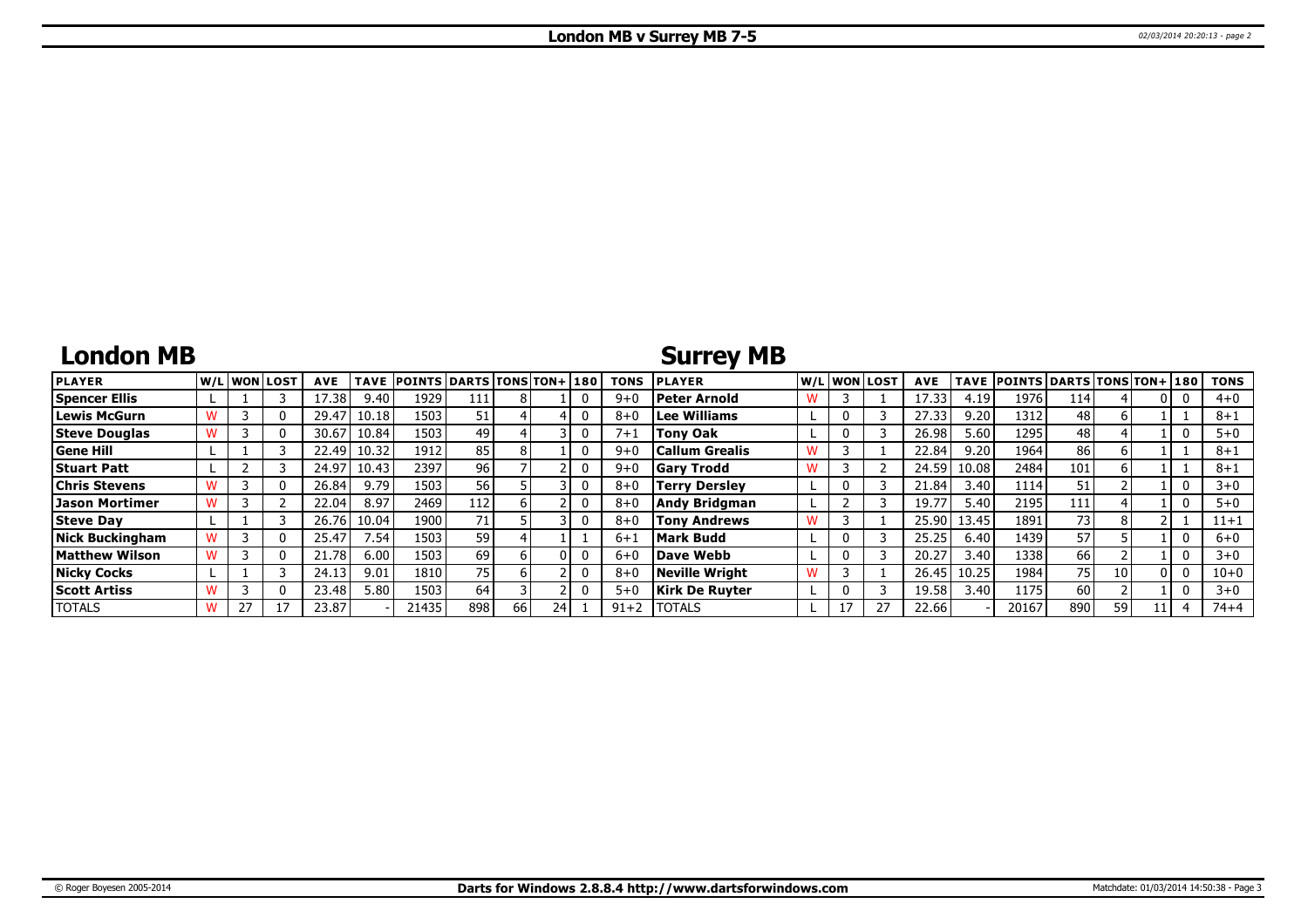#### **London WB v Surrey WB 4-2** 02/03/2014 20:20:41 - page 1

|                         | <b>SET AVE</b> | <b>PLAYER</b>       |                                   |                                                                                                    |                |                                                                |   | 7                      | 89 |                            |                |              |                |                                                  |                          | 10 11 12 O/S DU GS SL Tons         |                |                | <b>PLAYER</b><br><b>SET AVE</b>   |                                                                                                                                     |   |                         | 4 5                                                         |                      |                |                  |                |                 |                |               |                |                     | 6 7 8 9 10 11 12 0/S DU GS SL Tons |                           |
|-------------------------|----------------|---------------------|-----------------------------------|----------------------------------------------------------------------------------------------------|----------------|----------------------------------------------------------------|---|------------------------|----|----------------------------|----------------|--------------|----------------|--------------------------------------------------|--------------------------|------------------------------------|----------------|----------------|-----------------------------------|-------------------------------------------------------------------------------------------------------------------------------------|---|-------------------------|-------------------------------------------------------------|----------------------|----------------|------------------|----------------|-----------------|----------------|---------------|----------------|---------------------|------------------------------------|---------------------------|
|                         |                | 3.00                |                                   |                                                                                                    |                |                                                                |   |                        |    | 55   60   5   45   27   38 |                | $\mathbf{0}$ |                | $\overline{33}$                                  |                          | $\overline{40}$                    |                |                | 5.25                              |                                                                                                                                     |   |                         | 60 60 26 41 26 80 44 58 0                                   |                      |                |                  |                |                 |                | 20            |                | 35                  | 20                                 |                           |
|                         |                |                     | 52                                | 100 41 I                                                                                           |                | 43 100 82 43 1 31 8                                            |   |                        |    |                            |                |              |                | $2 \mid 29 \mid 8$                               |                          |                                    | $\overline{z}$ |                |                                   | 41                                                                                                                                  |   |                         | $\vert$ 22 41 22 60 60 45 28 60                             |                      |                |                  |                |                 |                |               |                | $\overline{27}$     | 122 l                              |                           |
|                         |                | $16$ LYNDA          | 3                                 |                                                                                                    |                |                                                                |   |                        |    |                            |                |              |                | $2 \ 29 \ 16$                                    |                          |                                    |                |                | $15$ <sup>TANIA</sup>             |                                                                                                                                     |   |                         | $45\,$ 100 3 60 125 100 30 30 4                             |                      |                |                  |                | $\overline{0}$  |                |               |                | $\overline{30}$     |                                    | $4 \mid 3$                |
| $\mathbf{1}$            |                | <b>BIONDINI</b>     | $\overline{4}$                    |                                                                                                    |                | 26 60 81 85 85 45 32 42 29 16<br>26 60 60 60 45 60 41 25 56 68 |   |                        |    |                            |                |              |                | $3 \mid 30 \mid 68$                              |                          |                                    |                |                | BLAKE                             | $4   45   41   40   26   100   22   100   43   50$                                                                                  |   |                         |                                                             |                      |                |                  |                |                 |                |               |                | 27                  |                                    | $34$   2                  |
|                         |                |                     |                                   |                                                                                                    |                |                                                                |   |                        |    |                            |                |              |                |                                                  |                          |                                    |                |                |                                   |                                                                                                                                     |   |                         |                                                             |                      |                |                  |                |                 |                |               |                |                     |                                    |                           |
|                         | 23             | <b>LON</b>          | 5                                 |                                                                                                    |                |                                                                |   |                        |    |                            |                |              |                |                                                  |                          |                                    |                |                | <b>50</b> SUR                     | 5                                                                                                                                   |   |                         |                                                             |                      |                |                  |                |                 |                |               |                |                     |                                    |                           |
|                         |                |                     | $\overline{6}$                    |                                                                                                    |                |                                                                |   |                        |    |                            |                |              |                |                                                  |                          |                                    |                |                |                                   | 6                                                                                                                                   |   |                         |                                                             |                      |                |                  |                |                 |                |               |                |                     |                                    |                           |
|                         |                |                     | $\overline{7}$                    |                                                                                                    |                |                                                                |   |                        |    |                            |                |              |                |                                                  |                          |                                    |                |                |                                   | $\overline{7}$                                                                                                                      |   |                         |                                                             |                      |                |                  |                |                 |                |               |                |                     |                                    |                           |
|                         | <b>SET AVE</b> | <b>PLAYER</b>       | <b>LEG</b>                        | $\overline{\mathbf{3}}$<br>$\overline{2}$                                                          | $\overline{4}$ | $\overline{5}$                                                 |   |                        |    |                            |                |              |                |                                                  |                          | 6 7 8 9 10 11 12 0/S DU GS SL Tons |                |                | <b>PLAYER</b><br><b>SET AVE</b>   | LEG <sub>1</sub>                                                                                                                    | 2 | $\overline{\mathbf{3}}$ | $4 \quad 5$                                                 |                      |                |                  |                |                 |                |               |                |                     | 6 7 8 9 10 11 12 O/S DU GS SL Tons |                           |
|                         |                | 4.40                | 41<br>$\mathbf{1}$                |                                                                                                    |                | 30 41 43 60 41 100 25 100                                      |   |                        |    |                            |                |              |                | $\overline{27}$                                  |                          | $\sqrt{20}$ 2                      |                |                | 2.00                              | 85 40 52 46 92 28 84 29 45<br>81 85 61 58 75 42 59 30 0<br>45 60 41 65 100 45 97 36 0                                               |   |                         |                                                             |                      |                |                  |                |                 |                |               | 3 27           |                     | 45                                 |                           |
|                         |                |                     | $\overline{2}$<br>30              |                                                                                                    |                | 60 41 60 100 60 14 54 16 48 18                                 |   |                        |    |                            |                |              |                | $1 \vert 31 \vert 18$                            |                          |                                    | $\overline{1}$ |                |                                   | $\overline{2}$                                                                                                                      |   |                         |                                                             |                      |                |                  |                | $\mathbf 0$     | 6              |               |                | $\overline{33}$     | $\overline{4}$                     |                           |
|                         |                | <b>18</b> DEE       | 3                                 |                                                                                                    |                | 24 81 60 41 60 60 45 41 73 16<br>55 60 <b>140</b> 60 60 94 32  |   |                        |    |                            |                |              |                | 3   30   16                                      |                          |                                    |                |                | $17$ GINA                         | 3                                                                                                                                   |   |                         |                                                             |                      |                |                  |                |                 |                |               |                | 27                  | $\overline{12}$                    |                           |
| $\overline{\mathbf{2}}$ |                | <b>BELCHER</b>      | 4                                 |                                                                                                    |                |                                                                |   |                        |    |                            |                |              |                |                                                  | 19 32                    |                                    |                |                | <b>CASEY</b>                      |                                                                                                                                     |   |                         | 10060606541304140                                           |                      |                |                  |                |                 |                |               |                | 21                  | 124                                |                           |
|                         |                | $54$ <sup>LON</sup> | $5\phantom{.0}$                   |                                                                                                    |                |                                                                |   |                        |    |                            |                |              |                |                                                  |                          |                                    |                |                | $26$ SUR                          | .5.                                                                                                                                 |   |                         |                                                             |                      |                |                  |                |                 |                |               |                |                     |                                    |                           |
|                         |                |                     | 6                                 |                                                                                                    |                |                                                                |   |                        |    |                            |                |              |                |                                                  |                          |                                    |                |                |                                   | 6                                                                                                                                   |   |                         |                                                             |                      |                |                  |                |                 |                |               |                |                     |                                    |                           |
|                         |                |                     | $\overline{7}$                    |                                                                                                    |                |                                                                |   |                        |    |                            |                |              |                |                                                  |                          |                                    |                |                |                                   | $\overline{7}$                                                                                                                      |   |                         |                                                             |                      |                |                  |                |                 |                |               |                |                     |                                    |                           |
|                         | <b>SET AVE</b> | <b>PLAYER</b>       | LEG                               |                                                                                                    | $\overline{4}$ | $\overline{5}$                                                 | 6 | $\overline{7}$         | 8  |                            |                |              |                |                                                  |                          | 9 10 11 12 O/S DU GS SL Tons       |                |                | <b>SET AVE</b><br><b>PLAYER</b>   | LEG                                                                                                                                 |   |                         | $\overline{5}$<br>$\overline{4}$                            |                      | 6 <sub>7</sub> | $\overline{8}$   | $\overline{9}$ | 10              | 11             |               |                |                     | 12 O/S DU GS SL Tons               |                           |
|                         |                | 5.80                |                                   |                                                                                                    |                | 45 60 41 <b>100</b> 60 43 28 78 28 15                          |   |                        |    |                            |                |              |                | 30                                               |                          | $\overline{3}$                     |                |                | 4.21                              | 47 45 66 41 55 45 65 43 84 6<br>7 40 <b>100</b> 85 45 45 55<br>36 85 <b>121</b> 45 85 66 43 20<br>43 30 45 60 <b>100</b> 15 9 40 81 |   |                         |                                                             |                      |                |                  |                |                 | $\overline{4}$ |               |                | $\overline{31}$     | $\overline{4}$                     |                           |
|                         |                |                     | 60<br>$\overline{2}$              |                                                                                                    |                |                                                                |   |                        |    |                            |                |              |                | $2 \mid 23 \mid 18$                              |                          |                                    | $\mathbf{1}$   |                |                                   | $\overline{2}$                                                                                                                      |   |                         |                                                             |                      |                |                  |                |                 |                |               |                | $\overline{21}$     |                                    | $124$ 1                   |
|                         |                | 16 LEANNE           | 60<br>3                           |                                                                                                    |                | 36 28 41 <b>140</b> 98 80 18<br>26 22 26 41 24 45              |   |                        |    |                            |                |              |                | 21                                               |                          | 257                                |                |                | $17$ PENNY                        | $\overline{3}$                                                                                                                      |   |                         |                                                             |                      |                |                  |                |                 |                |               | $2 \mid 23$    |                     | 20                                 | $\overline{1}$            |
| 3                       |                | <b>TOPPER</b>       | 60<br>4                           |                                                                                                    |                | $30\overline{)60}$ 81 <b>140</b> 41 37 39 5 8                  |   |                        |    |                            |                |              |                | $\mathcal{D}$                                    | $\boxed{29}$             |                                    |                | 3              | LAMBERT                           | $\overline{4}$                                                                                                                      |   |                         |                                                             |                      |                |                  |                |                 |                |               |                | $\overline{27}$     |                                    | $78$ 1                    |
|                         |                |                     | 5                                 |                                                                                                    |                | 78 30 77 100 100 41 32 0 0 23                                  |   |                        |    |                            |                |              |                | 30                                               |                          | $\sqrt{20}$ 2                      |                |                |                                   | 5                                                                                                                                   |   |                         | $\frac{13}{45}$ 26 45 100 60 60 41 46 38 0 40               |                      |                |                  |                |                 |                |               |                | $2 \mid 32 \mid 40$ |                                    | $\overline{1}$            |
|                         | 73             | LON                 |                                   |                                                                                                    |                |                                                                |   |                        |    |                            |                |              |                |                                                  |                          |                                    |                |                | $19$ SUR                          |                                                                                                                                     |   |                         |                                                             |                      |                |                  |                |                 |                |               |                |                     |                                    |                           |
|                         |                |                     | 6                                 |                                                                                                    |                |                                                                |   |                        |    |                            |                |              |                |                                                  |                          |                                    |                |                |                                   | 6                                                                                                                                   |   |                         |                                                             |                      |                |                  |                |                 |                |               |                |                     |                                    |                           |
|                         |                |                     | $\overline{7}$                    |                                                                                                    |                |                                                                |   |                        |    |                            |                |              |                |                                                  |                          |                                    |                |                |                                   |                                                                                                                                     |   |                         |                                                             |                      |                |                  |                |                 |                |               |                |                     |                                    |                           |
|                         | <b>SET AVE</b> | <b>PLAYER</b>       | LEG <sub>1</sub>                  |                                                                                                    | $\overline{4}$ | -5                                                             |   |                        |    |                            |                |              |                |                                                  |                          | 6 7 8 9 10 11 12 O/S DU GS SL Tons |                |                | <b>PLAYER</b><br><b>SET AVE</b>   | LEG <sub>1</sub>                                                                                                                    |   |                         | $\overline{4}$<br>- 5                                       |                      | 6 7            | $8 \overline{9}$ |                | 10 11           |                |               |                |                     | 12 O/S DU GS SL Tons               |                           |
|                         |                | 2.00                | 36                                | 58                                                                                                 | 41 61          |                                                                |   |                        |    |                            |                |              |                | $\sqrt{25}$ 39 <b>100</b> 43 38 20 20 20 1 34 20 |                          |                                    |                |                | 1.00                              | $1 \mid 26 \mid 70 \mid 41$                                                                                                         |   |                         | $\boxed{45}$ 60 45 45 30 61                                 |                      |                |                  |                | $\overline{25}$ | $\overline{0}$ |               |                | 33                  | 53                                 |                           |
|                         |                | $13$ NIKKI          | 60                                | 41<br>27                                                                                           | 45             |                                                                |   | 60   81   41   60   70 |    |                            | $\overline{0}$ | 8            | $\mathbf{0}$   | 36                                               |                          | 8                                  |                |                |                                   | 85                                                                                                                                  |   |                         | $\frac{145}{60}$ 38 21 55 45 36 24                          |                      |                |                  |                | $\overline{32}$ | 28             | $\mathbf{0}$  |                | 37                  | 32                                 |                           |
|                         |                |                     | 60                                |                                                                                                    |                |                                                                |   |                        |    |                            |                |              | $\mathbf 0$    | 45                                               |                          | $\overline{4}$                     |                |                | 13REBECCA                         |                                                                                                                                     |   | 83 60 9                 |                                                             | 85 32 41 21 68 10 17 |                |                  |                |                 |                | $13 \mid 2$   |                | 44                  | $\overline{2}$                     |                           |
| 4                       |                | <b>PATTEN</b>       | 80<br>$\overline{4}$              |                                                                                                    |                |                                                                |   |                        |    |                            |                |              | $\overline{0}$ | 3                                                | 39 16                    |                                    |                | 4 <sup>1</sup> | <b>BOSTON</b>                     | $\overline{4}$                                                                                                                      |   |                         | 45 55 28 100 45 45 60 31 56 0<br>40 60 41 45 41 58 24 60 66 |                      |                |                  |                |                 | $\overline{4}$ | <sup>16</sup> |                | $\overline{39}$     | 8 <sup>1</sup>                     |                           |
|                         |                |                     |                                   |                                                                                                    |                |                                                                |   |                        |    |                            |                |              |                |                                                  |                          |                                    |                |                |                                   |                                                                                                                                     |   |                         |                                                             |                      |                |                  |                |                 |                |               |                | 27                  | 66                                 |                           |
|                         |                |                     | 5<br>81                           |                                                                                                    |                |                                                                |   |                        |    |                            |                |              |                | $\overline{3}$                                   | 30   14                  |                                    |                |                |                                   |                                                                                                                                     |   |                         |                                                             |                      |                |                  |                |                 |                |               |                |                     |                                    |                           |
|                         |                | <b>55</b> LON       | 6                                 | 130 45 80 46 70 54 96 0 10 6<br>60 22 40 60 45 60 58 37 23 0<br>41 <b>100</b> 60 45 28 40 56 36 14 |                |                                                                |   |                        |    |                            |                |              |                |                                                  |                          |                                    |                |                | $21$ SUR                          | 6                                                                                                                                   |   |                         |                                                             |                      |                |                  |                |                 |                |               |                |                     |                                    |                           |
|                         |                |                     | $\overline{7}$                    |                                                                                                    |                |                                                                |   |                        |    |                            |                |              |                |                                                  |                          |                                    |                |                |                                   | $\overline{7}$                                                                                                                      |   |                         |                                                             |                      |                |                  |                |                 |                |               |                |                     |                                    |                           |
|                         | <b>SET AVE</b> | <b>PLAYER</b>       | LEG                               |                                                                                                    | 4              |                                                                | 6 | 7                      | 8  | 9                          |                |              |                |                                                  |                          | 10 11 12 0/S DU GS SL Tons         |                |                | <b>SET AVE</b><br><b>PLAYER</b>   | LEG                                                                                                                                 |   |                         | 5<br>4                                                      | 6                    | 7              | 8                | 9              |                 |                |               |                |                     | 10 11 12 O/S DU GS SL Tons         |                           |
|                         |                |                     | $\mathbf{1}$<br>60                |                                                                                                    |                |                                                                |   |                        |    |                            |                | $\mathbf{0}$ |                |                                                  |                          |                                    |                |                | 4.02                              | $\mathbf{1}$                                                                                                                        |   |                         |                                                             |                      |                |                  |                |                 |                | 8             | $\overline{3}$ |                     | 8                                  |                           |
|                         |                |                     | $\overline{2}$<br>22              |                                                                                                    |                | 45 47 55 22 60 24 45 97 0                                      |   |                        |    |                            |                |              |                | 33                                               |                          | 46                                 |                |                |                                   | $\overline{2}$                                                                                                                      |   |                         | 36 60 41 43 60 45 94 51 35 4                                |                      |                |                  |                |                 | 24             |               |                | 36                  | 10                                 |                           |
|                         |                | $14$ LISA           |                                   |                                                                                                    |                | 24 40 65 26 40 43 61 26                                        |   |                        |    |                            |                |              |                | $\overline{27}$                                  |                          | 154                                |                |                |                                   |                                                                                                                                     |   |                         | $\overline{55}$ 40 45 100 180 41 30 0 10                    |                      |                |                  |                |                 |                |               | $3 \mid 27$    |                     |                                    | $2 + 1$<br>$\overline{1}$ |
|                         |                |                     | 3<br>80                           |                                                                                                    |                | 41   45   30   80   35   28                                    |   |                        |    |                            |                |              |                | 21                                               |                          | 162                                |                |                | $17$ SARAH                        | $3   85   15   60   60   81   44   122   34$                                                                                        |   |                         |                                                             |                      |                |                  |                |                 |                |               | 2              | 23                  | 34                                 |                           |
|                         | $5\vert$       | DUNFORD             | $\overline{4}$                    |                                                                                                    |                |                                                                |   |                        |    |                            |                |              |                |                                                  |                          |                                    |                |                | $5\vert \bar{1}$<br><b>EMSLEY</b> | $\overline{4}$                                                                                                                      |   |                         |                                                             |                      |                |                  |                |                 |                |               |                |                     |                                    |                           |
|                         |                | $09$ <sup>LON</sup> | $\overline{5}$                    |                                                                                                    |                |                                                                |   |                        |    |                            |                |              |                |                                                  |                          |                                    |                |                | <b>48</b> SUR                     | $\overline{5}$                                                                                                                      |   |                         |                                                             |                      |                |                  |                |                 |                |               |                |                     |                                    |                           |
|                         |                |                     | 6                                 |                                                                                                    |                |                                                                |   |                        |    |                            |                |              |                |                                                  |                          |                                    |                |                |                                   | 6                                                                                                                                   |   |                         |                                                             |                      |                |                  |                |                 |                |               |                |                     |                                    |                           |
|                         |                |                     | $\overline{7}$                    |                                                                                                    |                |                                                                |   |                        |    |                            |                |              |                |                                                  |                          |                                    |                |                |                                   |                                                                                                                                     |   |                         |                                                             |                      |                |                  |                |                 |                |               |                |                     |                                    |                           |
|                         | <b>SET AVE</b> | <b>PLAYER</b>       | LEG                               |                                                                                                    | $\overline{4}$ | 5                                                              | 6 | $\overline{7}$         | 8  |                            |                |              |                |                                                  |                          | 9 10 11 12 O/S DU GS SL Tons       |                |                | <b>SET AVE</b><br><b>PLAYER</b>   | LEG                                                                                                                                 |   |                         | 5<br>$\overline{4}$                                         | 6                    | $\overline{7}$ | 8                | $-9$           | 10 11           |                |               |                |                     | 12 O/S DU GS SL Tons               |                           |
|                         |                | 3.00                | $\mathbf{1}$<br>41                |                                                                                                    |                | 26 43 45 85 11 100 50 60 20 10                                 |   |                        |    |                            |                |              | 0 <sup>1</sup> | $\overline{2}$                                   | l 44 l<br>$\overline{4}$ |                                    |                |                | 1.35                              |                                                                                                                                     |   |                         | 85   45   22   37   85   26   14   57   41   65   9         |                      |                |                  |                |                 |                | <sup>13</sup> |                | 42                  | $\overline{2}$                     |                           |
|                         |                |                     | 60<br>$\mathbf{2}$                |                                                                                                    |                | 45   66   41   45   97   59   15   24   9                      |   |                        |    |                            |                | 0  20        |                | $3 \mid 54 \mid 5$                               |                          |                                    |                |                |                                   |                                                                                                                                     |   |                         | 22   45   80   22   30   36   41   30   23   45   80   0    |                      |                |                  |                |                 |                |               |                | 54                  | 5 <sub>1</sub>                     |                           |
|                         |                | $11$ CARLY          | $\overline{3}$                    |                                                                                                    |                | 100 55 100 60 43 26 40 37 20 12 4                              |   |                        |    |                            |                |              | $\overline{4}$ | 2 35 4                                           |                          |                                    |                |                | $11$ MARIE                        | 3 23 45 11 76 45 52 135 40 0 58                                                                                                     |   |                         |                                                             |                      |                |                  |                |                 | 8              |               |                | $\overline{33}$     |                                    | $8\vert 1$                |
| 6                       |                | <b>TOWNSEND</b>     | $\overline{4}$                    |                                                                                                    |                |                                                                |   |                        |    |                            |                |              |                |                                                  |                          |                                    |                | 6 <sup>1</sup> | BARTHROP                          | $\overline{4}$                                                                                                                      |   |                         |                                                             |                      |                |                  |                |                 |                |               |                |                     |                                    |                           |
|                         |                |                     | $\overline{5}$                    |                                                                                                    |                |                                                                |   |                        |    |                            |                |              |                |                                                  |                          |                                    |                |                |                                   | $\overline{5}$                                                                                                                      |   |                         |                                                             |                      |                |                  |                |                 |                |               |                |                     |                                    |                           |
|                         |                | <b>30</b> LON       | $6\overline{6}$<br>$\overline{7}$ |                                                                                                    |                |                                                                |   |                        |    |                            |                |              |                |                                                  |                          |                                    |                |                | $53$ <sup>SUR</sup>               | 6<br>$\overline{7}$                                                                                                                 |   |                         |                                                             |                      |                |                  |                |                 |                |               |                |                     |                                    |                           |

| ວະເວ                                                     | Setc<br>しししこ                                                         |
|----------------------------------------------------------|----------------------------------------------------------------------|
| <b>RUNNING SCORE</b><br>$\ddot{\phantom{1}}$<br>$\cdots$ | <b>RUNNING</b><br>i SCORE<br>$\ddot{\phantom{1}}$                    |
| e Belcher 18.54<br>OP:<br><b>MD</b><br>∟ondon            | 17.48<br>WB<br>I OP <sup>.</sup><br>Emslev.<br>Surre<br>Corol<br>did |